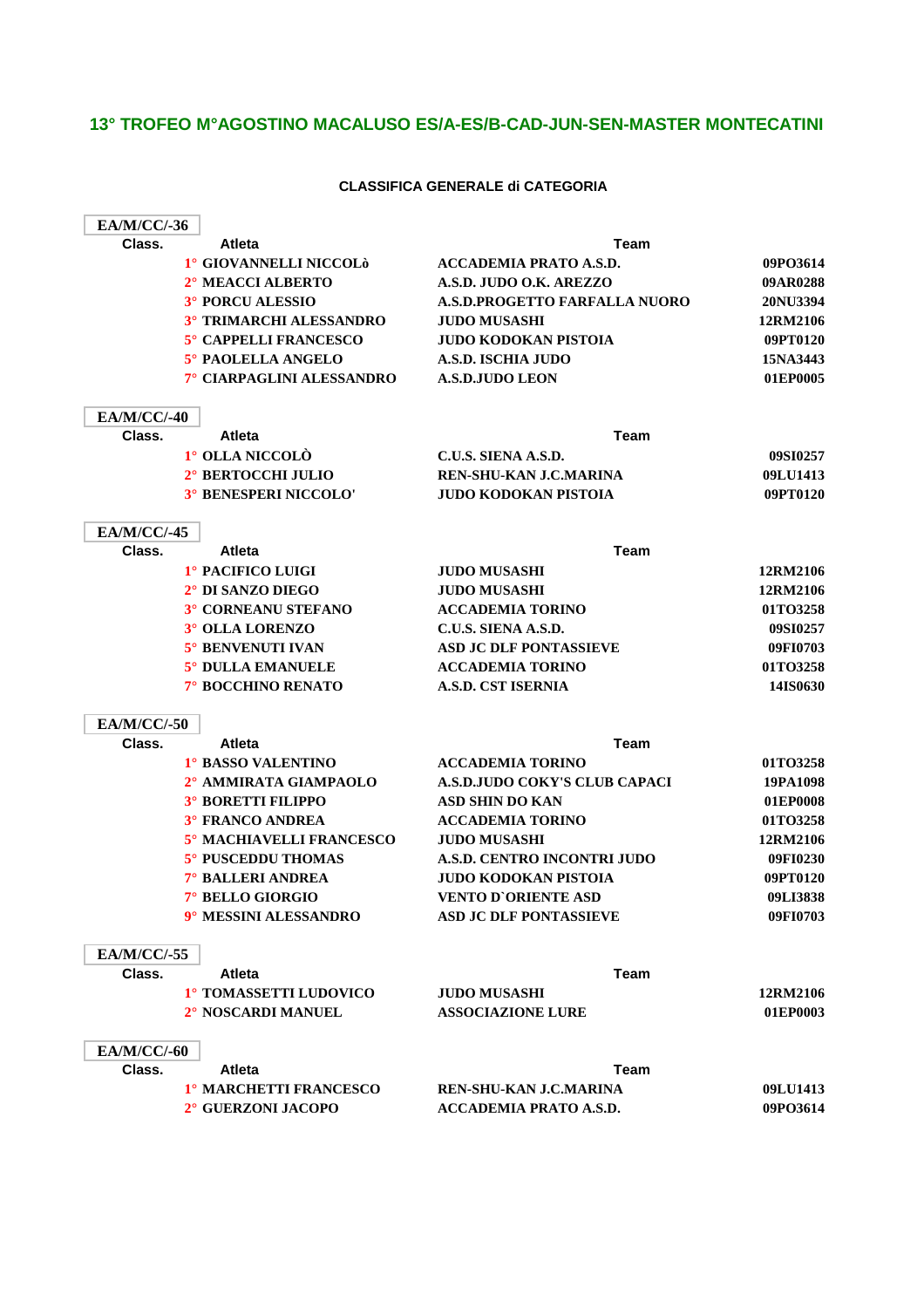| <b>EA/M/CC/-66</b> |                          |                                      |                 |
|--------------------|--------------------------|--------------------------------------|-----------------|
| Class.             | <b>Atleta</b>            | Team                                 |                 |
|                    | 1° FERRONATO EROS        | KYOTO JUDO KAI A.S.D.                | 05PD0187        |
|                    | 2° TOMBOLATO ALESSANDRO  | KYOTO JUDO KAI A.S.D.                | 05PD0187        |
|                    | 3° CRESCI NICCOLO'       | <b>ASD SHIN DO KAN</b>               | 01EP0008        |
| <b>EA/F/TC/-36</b> |                          |                                      |                 |
| Class.             | <b>Atleta</b>            | Team                                 |                 |
|                    | 1° NOCCIOLINI GIULIA     | C.U.S. SIENA A.S.D.                  | 09SI0257        |
|                    | 2° ARCELLA ALICE         | <b>A.S.D.JUDO AZZURRO</b>            | 01TO1988        |
|                    | <b>3° BABUSCI FLAVIA</b> | A.S.D.JC ROMA TEAM VIGNOLA           | 12RM1893        |
|                    | 3° NIUTTA MARIA GIULIA   | <b>ACCADEMIA TORINO</b>              | 01TO3258        |
|                    | 5° TARABBIA MARTINA      | <b>A.S.D.JUDO CASTELLETTO</b>        | 01NO1422        |
|                    | 5° TEOLI GIORGIA         | <b>JUDO CLUB SAKURA OSIMO A.S.D.</b> | 11AN0063        |
|                    | 7° BABBO GAIA            | <b>JUDO SHIHAN SERMONETA</b>         | 12LT3812        |
|                    | 7° CINCOTTA MARTINA      | <b>P.G.F. LIBERTAS JUDO</b>          | 09FI0013        |
|                    | 9° LORINCZ ALIZ          | <b>ASSOCIAZIONE LURE</b>             | 01EP0003        |
|                    | 9° LUISE SERENA          | <b>JUDO MUSASHI</b>                  | 12RM2106        |
| <b>EA/F/TC/-40</b> |                          |                                      |                 |
| Class.             | Atleta                   | Team                                 |                 |
|                    | 1° RUSSO NICOLETTA       | <b>S.S.D. FAZI CLUB PESARO</b>       | 11PU0666        |
|                    | 2° BOSSO VIOLA           | <b>ACCADEMIA TORINO</b>              | 01TO3258        |
|                    | 3° ESPOSITO MARIA        | RAPPRESENTATIVA KUMIAI               | 01TO3089        |
|                    | 3° ZONZA ALICE           | <b>A.S.D.ICHNOS JUDO CAGLIARI</b>    | 20CA3029        |
|                    | 5° LICCIARELLO GIADA     | <b>ACCADEMIA TORINO</b>              | 01TO3258        |
|                    | 5° MILAN ILARIA          | RAPPRESENTATIVA KUMIAI               | 01TO3089        |
|                    | 7° PALMISANI SIRIA       | <b>ATHLON GROSSETO SSD</b>           | 09GR3615        |
|                    | 7° VALENZISI AZZURRA     | <b>JUDO ROSIGNANO</b>                | 09LI0194        |
|                    | 9° QUATTRINI VITTORIA    | <b>JUDO CLUB SAKURA OSIMO A.S.D.</b> | 11AN0063        |
|                    | 9° TONDINELLI FABIANA    | <b>JUDOKAN</b>                       | 12RM3409        |
|                    | 11° MAZZI MARTINA        | REN-SHU-KAN J.C.MARINA               | 09LU1413        |
|                    | 11° PASSARIELLO RACHELE  | <b>JUDO SHIHAN SERMONETA</b>         | 12LT3812        |
|                    | 11° SALMI SELMA          | <b>JUDO BAGNO A RIPOLI</b>           | 09FI0700        |
|                    | 11° SOCCU CHIARA         | A.S.D.PROGETTO FARFALLA NUORO        | <b>20NU3394</b> |
| <b>EA/F/TC/-44</b> |                          |                                      |                 |
| Class.             | <b>Atleta</b>            | <b>Team</b>                          |                 |
|                    | 1° TERRANOVA MICHELA     | A.S.D. ISCHIA JUDO                   | 15NA3443        |
|                    | 2° ARGENTIERI EMMA       | KODOKAN JUDO CECINA                  | 09LI0158        |
|                    | 3° DEPLANO GIORGIA       | RAPPRESENTATIVA KUMIAI               | 01TO3089        |
|                    | 3° PAVANELLO CAROLINA    | <b>JUDO MUSASHI</b>                  | 12RM2106        |
|                    | 5° FONDI MARGHERITA      | <b>JUDO KODOKAN PISTOIA</b>          | 09PT0120        |
|                    | 5° TORDI ELENA           | <b>JUDOKAN</b>                       | 12RM3409        |
|                    | 7° GNOZZI ALICE          | <b>JUDO BAGNO A RIPOLI</b>           | 09FI0700        |
|                    | 7° GORI SOFIA            | <b>JUDO KODOKAN PISTOIA</b>          | 09PT0120        |
| <b>EA/F/TC/-48</b> |                          |                                      |                 |

| Class. | <b>Atleta</b>            | Team                         |          |
|--------|--------------------------|------------------------------|----------|
|        | 1° STELLA GAIA           | <b>JUDO SHIHAN SERMONETA</b> | 12LT3812 |
|        | 2° GAMBINO CECILIA       | RAPPRESENTATIVA KUMIAI       | 01TO3089 |
|        | 3° DI GREGORIO PAOLA     | A.S.D.JC ROMA TEAM VIGNOLA   | 12RM1893 |
|        | <b>3° SERAFINI GRETA</b> | ASD KDK KIAI                 | 09LI3571 |
|        | 5° MONTI MATILDE         | <b>JUDO KODOKAN PISTOIA</b>  | 09PT0120 |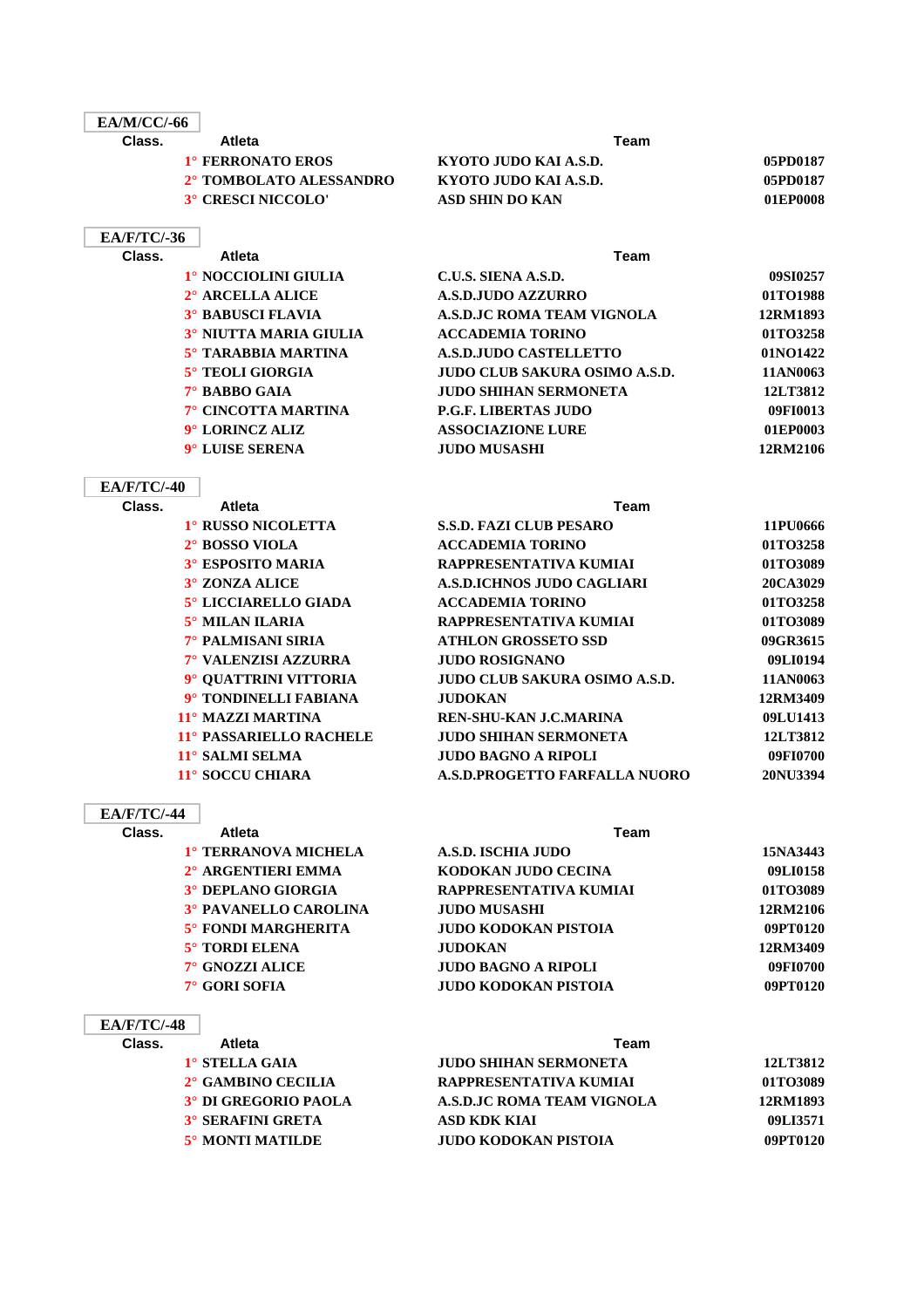| <b>EA/F/TC/-52</b> |                                 |                                      |          |
|--------------------|---------------------------------|--------------------------------------|----------|
| Class.             | <b>Atleta</b>                   | Team                                 |          |
|                    | 1° LILLO EMMA                   | <b>B_SIDE A.S.D.</b>                 | 09FI2399 |
|                    | 2° SANTARSIERO ELEONORA         | <b>ACCADEMIA TORINO</b>              | 01TO3258 |
|                    |                                 |                                      |          |
| <b>EA/F/TC/-57</b> |                                 |                                      |          |
| Class.             | <b>Atleta</b>                   | Team                                 |          |
|                    | 1° PIANINI EMMA                 | <b>JUDO CARRARA</b>                  | 09MS3331 |
|                    | 2° MONTI CARLOTTA               | <b>JUDO KODOKAN PISTOIA</b>          | 09PT0120 |
| <b>EA/F/TC/-63</b> |                                 |                                      |          |
| Class.             | <b>Atleta</b>                   | Team                                 |          |
|                    | 1° GIUSTI ELEONORA              | <b>JUDO HIDENOBU YANO A.S.D.</b>     | 08MO0948 |
|                    | 2° IANNUZZI ILARIA              | <b>G.S VV.FF. LIVORNO</b>            | 09LI1060 |
| $EA/F/TC/+63$      |                                 |                                      |          |
| Class.             | <b>Atleta</b>                   | Team                                 |          |
|                    | 1° DA PAOLO MORGANA             | POL.COMUNALE RICCIONE                | 08RN3678 |
|                    |                                 |                                      |          |
| <b>EA/M/CS/-36</b> |                                 |                                      |          |
| Class.             | <b>Atleta</b>                   | Team                                 |          |
|                    | 1° ZAZZA LORENZO                | <b>JUDO SHIHAN SERMONETA</b>         | 12LT3812 |
|                    | 2° CERRATO JACOPO               | RAPPRESENTATIVA KUMIAI               | 01TO3089 |
|                    | 3° AMERIGHI LORENZO             | ASSJD JUDO PIOMBINO                  | 09LI0159 |
|                    | <b>3° BRACONI DANIELE</b>       | <b>JUDO CLUB SAKURA OSIMO A.S.D.</b> | 11AN0063 |
|                    | 5° GUGLIELMO ALESSANDRO*        | <b>ACCADEMIA TORINO</b>              | 01TO3258 |
|                    | 5° MICHELI ALESSIO              | <b>A.S.D.ICHNOS JUDO CAGLIARI</b>    | 20CA3029 |
|                    | 7° FEDELE FRANCESCO             | A.S.D. JUDO O.K. AREZZO              | 09AR0288 |
|                    | 7° MARINO MATTEO                | <b>ACCADEMIA TORINO</b>              | 01TO3258 |
|                    | 9° CALVINO CRHISTIAN            | <b>NUOVO C.S. SAKAI</b>              | 15SA0576 |
|                    | 9° MUZZI GIULIO                 | C.U.S. SIENA A.S.D.                  | 09SI0257 |
|                    | 9° SGARDI ENRICO                | <b>JUDO CLUB SAKURA OSIMO A.S.D.</b> | 11AN0063 |
| <b>EA/M/CS/-40</b> |                                 |                                      |          |
| Class.             | <b>Atleta</b>                   | Team                                 |          |
|                    | 1° KLAK DARIO                   | RAPPRESENTATIVA KUMIAI               | 01TO3089 |
|                    | 2° NITTI SIMONE                 | RAPPRESENTATIVA KUMIAI               | 01TO3089 |
|                    | 3° DEL SEPPIA GABRIELE          | <b>ASSJD JUDO PIOMBINO</b>           | 09LI0159 |
|                    | <b>3° PARRI DAVIDE</b>          | <b>JUDO KODOKAN EMPOLI</b>           | 09FI0231 |
|                    | 5° AMADORI LEONARDO             | NIPPON BU-DO GAVORRANO               | 09GR1435 |
|                    | 5° BISCIONI GIULIO              | <b>ATHLON GROSSETO SSD</b>           | 09GR3615 |
|                    | 7° CANNUCCIA MANUELE            | A.S.D. MIRIADE                       | 12RM2666 |
|                    | 7° CREPALDI NICCOLÒ             | KYOTO JUDO KAI A.S.D.                | 05PD0187 |
|                    | 9° CREACO ANDREA                | <b>ACCADEMIA TORINO</b>              | 01TO3258 |
|                    | <b>OUT GUGLIELMO ALESSANDRO</b> | <b>ACCADEMIA TORINO</b>              | 01TO3258 |
| <b>EA/M/CS/-45</b> |                                 |                                      |          |
| Class.             | <b>Atleta</b>                   | Team                                 |          |
|                    | 1° SCARINGI LUCA                | <b>A.S.D.JUDO CASTELLETTO</b>        | 01NO1422 |
|                    | 2° MANENTI GIULIO               | <b>JUDO KODOKAN EMPOLI</b>           | 09FI0231 |
|                    | 3° LINERI TOMMASO               | JUDO CLUB SAKURA OSIMO A.S.D.        | 11AN0063 |
|                    | <b>3° PAOLI ANDREA</b>          | KODOKAN QUARRATA                     | 09PT3323 |
|                    | 5° CAPASSO ROCCO                | RAPPRESENTATIVA KUMIAI               | 01TO3089 |
|                    | 5° MAROCCO MATTIA               | RAPPRESENTATIVA KUMIAI               | 01TO3089 |
|                    | 7° GELLI MATTIA                 | JUDO GROSSETO A.S.D.                 | 09GR0702 |
|                    | 7° RUGGIERI ALBERTO             | A.S.D. MIRIADE                       | 12RM2666 |
|                    |                                 |                                      |          |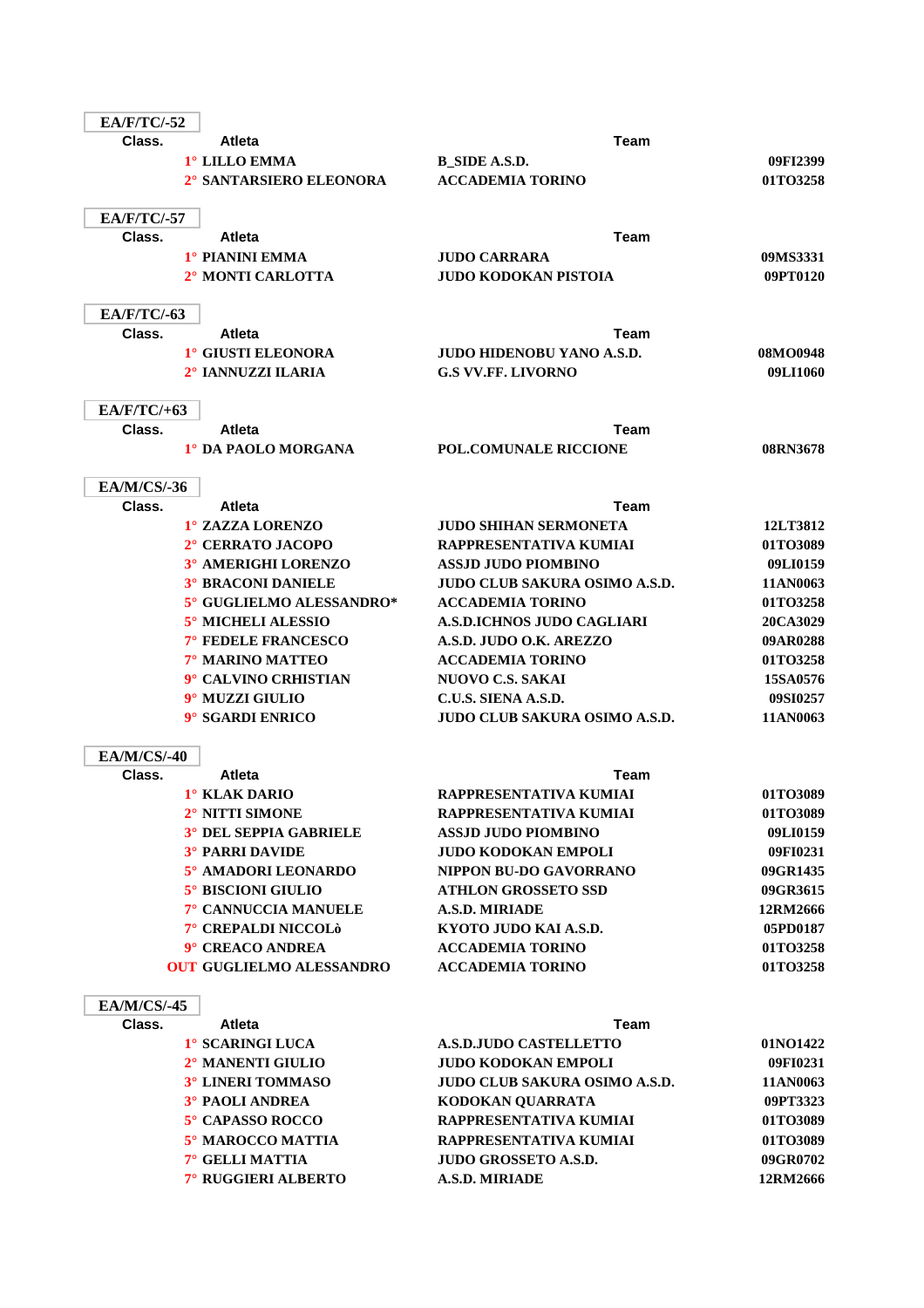|                              | 9° BALOCCHI FEDERICO                      | <b>SPORTING CLUB ALBINIA</b>                                 | 09GR2829             |
|------------------------------|-------------------------------------------|--------------------------------------------------------------|----------------------|
|                              | 9° TARAMELLA FILIPPO                      | <b>JUDO MUSASHI</b>                                          | 12RM2106             |
| <b>EA/M/CS/-50</b>           |                                           |                                                              |                      |
| Class.                       | <b>Atleta</b>                             | <b>Team</b>                                                  |                      |
|                              | 1° GIGLIOLI ALESSANDRO                    | RAPPRESENTATIVA KUMIAI                                       | 01TO3089             |
|                              | 2° ALESSANDRINI NICCOLO'                  | <b>S.S.D. FAZI CLUB PESARO</b>                               | 11PU0666             |
|                              | <b>3° DI MAIO MARCO</b>                   | <b>C.S.BUSEN MARINO A.S.D.</b>                               | 15NA0364             |
|                              | <b>3° SEVERINI CRISTIAN</b>               | <b>SPORTING CLUB ALBINIA</b>                                 | 09GR2829             |
|                              | 5° BODDI ALESSANDRO                       | NIPPON BU-DO GAVORRANO                                       | 09GR1435             |
|                              | 5° ROTOLO NICOLAS                         | RAPPRESENTATIVA KUMIAI                                       | 01TO3089             |
|                              | 7° SANNUTO DANIELE                        | KODOKAN JUDO CECINA                                          | 09LI0158             |
| <b>EA/M/CS/-55</b>           |                                           |                                                              |                      |
| Class.                       | <b>Atleta</b>                             | Team                                                         |                      |
|                              | 1° LEMMETTI LEONARDO                      | REN-SHU-KAN J.C.MARINA                                       | 09LU1413             |
|                              | 2° VESCO GIOVANNI                         | <b>A.S.D.JUDO CASTELLETTO</b>                                | 01NO1422             |
| <b>EA/M/CS/-60</b>           |                                           |                                                              |                      |
| Class.                       | <b>Atleta</b>                             | Team                                                         |                      |
|                              | 1° CAPPONI NICHOLAS                       | <b>JUDOKAN</b>                                               | 12RM3409             |
|                              | 2° GALLINA ANDREA                         | <b>A.S.D. MIRIADE</b>                                        | 12RM2666             |
|                              | 3° NARDELLI LORENZO                       | <b>ASSJD JUDO PIOMBINO</b>                                   | 09LI0159             |
|                              | 4° CACCIATORE LEONARDO                    | RAPPRESENTATIVA KUMIAI                                       | 01TO3089             |
| <b>EA/M/CS/-32</b>           |                                           |                                                              |                      |
| Class.                       | <b>Atleta</b>                             | <b>Team</b>                                                  |                      |
|                              | 1° ERRICHIELLO DAVIDE                     | <b>A.S.D.JUDO AZZURRO</b>                                    | 01TO1988             |
|                              | 2° ALGIERI SAMUELE                        | <b>A.S.D.JUDO AZZURRO</b>                                    | 01TO1988             |
|                              | 3° GRASSI LORENZO                         | <b>A.S.D.JUDO AZZURRO</b>                                    | 01TO1988             |
|                              | 3° MERODI SIMONE                          | NIPPON BU-DO GAVORRANO                                       | 09GR1435             |
|                              | 5° MONTONERI FRANCESCO                    | <b>A.S.D.JC ROMA TEAM VIGNOLA</b>                            | 12RM1893             |
|                              | 5° ROTONDO LUCA                           | RAPPRESENTATIVA KUMIAI                                       | 01TO3089             |
| <b>EB/M/CC/-40</b>           |                                           |                                                              |                      |
| Class.                       | <b>Atleta</b>                             | Team                                                         |                      |
|                              | 1° RICCI SEBASTIANO<br>2° ALIANI LEONARDO | <b>S.S.D. FAZI CLUB PESARO</b><br>A.S.D. JIGORO KANO FIRENZE | 11PU0666<br>09FI2456 |
|                              |                                           |                                                              |                      |
| <b>EB/M/CC/-45</b><br>Class. | <b>Atleta</b>                             | <b>Team</b>                                                  |                      |
|                              | 1° STELLA LORENZO                         | <b>JUDO MUSASHI</b>                                          | 12RM2106             |
|                              | 2° ABILE LORENZO                          | <b>A.S.D.JUDO CASTELLETTO</b>                                | 01NO1422             |
|                              | <b>3° THIYAGARAJAH CHRISTIAN</b>          | <b>JUDO MUSASHI</b>                                          | 12RM2106             |
|                              | 3° VIOLI DOMENICO                         | <b>P.G.F. LIBERTAS JUDO</b>                                  | 09FI0013             |
|                              | 5° BATTISTELLA LUCA GIUSEPPE              | KYOTO JUDO KAI A.S.D.                                        | 05PD0187             |
| <b>EB/M/CC/-50</b>           |                                           |                                                              |                      |
| Class.                       | <b>Atleta</b>                             | Team                                                         |                      |
|                              | 1° TOLLI FEDERICO                         | <b>JUDO MUSASHI</b>                                          | 12RM2106             |
|                              | 2° BOCCHICCHIO TOMMASO                    | <b>ACCADEMIA PRATO A.S.D.</b>                                | 09PO3614             |
|                              |                                           |                                                              |                      |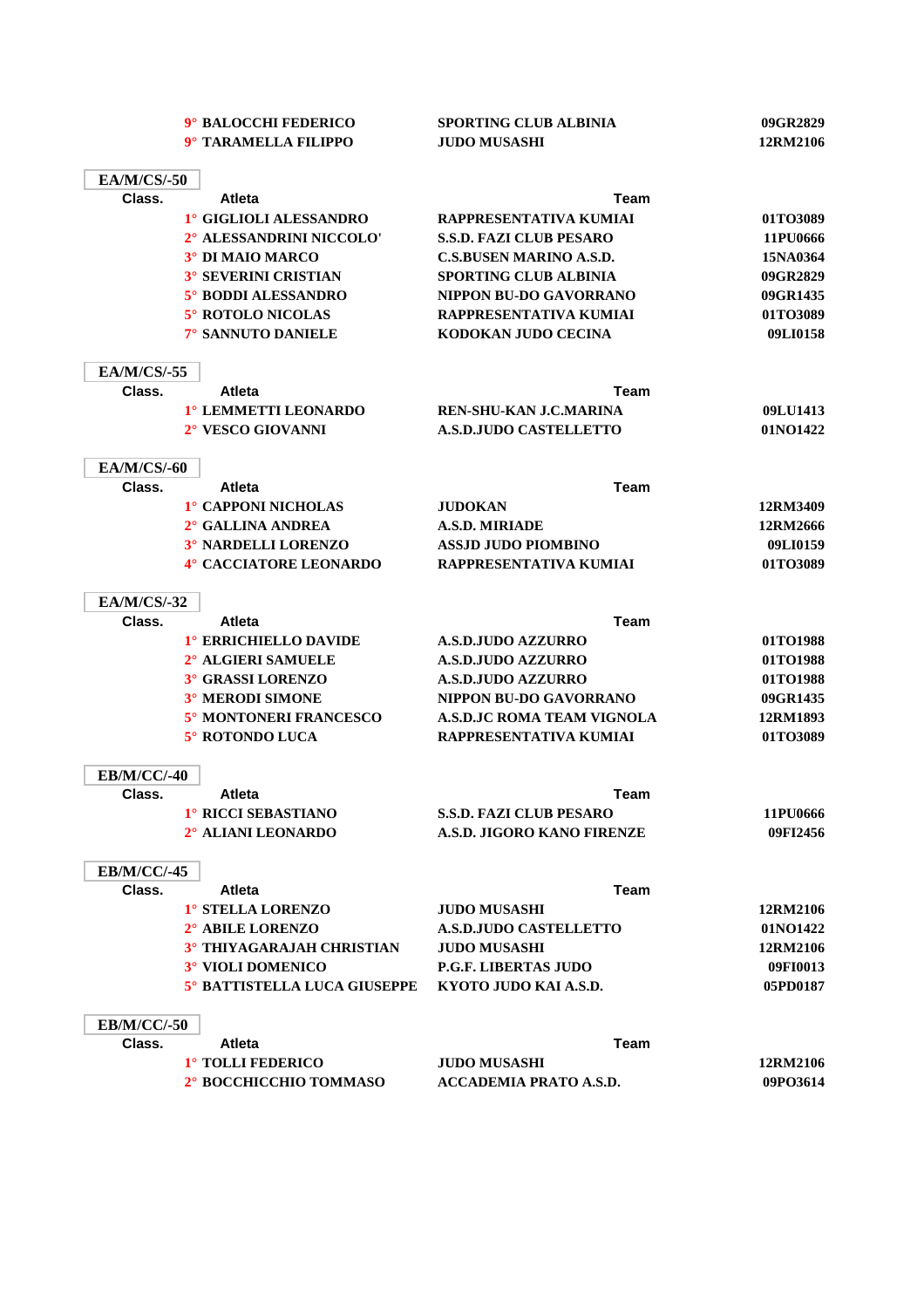| <b>EB/M/CC/-60</b> |                                         |                                    |          |
|--------------------|-----------------------------------------|------------------------------------|----------|
| Class.             | <b>Atleta</b>                           | <b>Team</b>                        |          |
|                    | 1° BONVICINI FILIPPO                    | <b>JUDO MUSASHI</b>                | 12RM2106 |
|                    | 2° MASCARUCCI LORENZO                   | <b>JUDOKAN</b>                     | 12RM3409 |
|                    | 3° CURATOLO ALESSIO                     | A.S.D. JIGORO KANO FIRENZE         | 09FI2456 |
|                    | 3° GARUGLIERI GIULIO                    | JUDO KODOKAN PISTOIA               | 09PT0120 |
|                    | 5° BIANCALANI NICOLO'                   | JUDO KODOKAN PISTOIA               | 09PT0120 |
|                    |                                         |                                    |          |
| <b>EB/M/CC/-66</b> |                                         |                                    |          |
| Class.             | <b>Atleta</b>                           | <b>Team</b>                        |          |
|                    | 1° NICOLIS GIULIO                       | <b>ACCADEMIA TORINO</b>            | 01TO3258 |
|                    | 2° SCOZZARO FRANCESCO                   | <b>ACCADEMIA TORINO</b>            | 01TO3258 |
|                    | <b>3° DE MITE ROBERTO</b>               | <b>ATHLETIC CLUB SCANDICCI SSD</b> | 09FI3524 |
|                    | 4° LUTI COSIMO                          | <b>B_SIDE A.S.D.</b>               | 09FI2399 |
|                    |                                         |                                    |          |
| <b>EB/F/TC/-40</b> |                                         |                                    |          |
| Class.             | <b>Atleta</b>                           | Team                               |          |
|                    | 1° TANTARDINI LUCREZIA                  | <b>A.S.D.JUDO CASTELLETTO</b>      | 01NO1422 |
|                    | 2° FREGA CHIARA                         | KODOKAN JUDO CECINA                | 09LI0158 |
|                    | <b>3° MAZZANTI MARTINA</b>              | <b>DOJO DEL JUDO</b>               | 09PO3809 |
|                    |                                         |                                    |          |
| <b>EB/F/TC/-44</b> |                                         |                                    |          |
| Class.             | <b>Atleta</b>                           | <b>Team</b>                        |          |
|                    | 1° SCIACOVELLI MICAELA                  | A.S. KANKUDAI BARI                 | 16BA0410 |
|                    | 2° CANNARA GIORGIA                      | A.S.D. GIROLAMO GIOVINAZZO         | 12RM3376 |
|                    | 3° FORNARO GIULIA                       | <b>JUDO SHIHAN SERMONETA</b>       | 12LT3812 |
|                    | <b>3° SIMEONE CRISTINA</b>              | KODOKAN JUDO CECINA                | 09LI0158 |
|                    | 5° FASCIANO AURORA                      | <b>JUDOKAN</b>                     | 12RM3409 |
|                    | 5° NARDINI ASIA                         | <b>JUDO CARRARA</b>                | 09MS3331 |
|                    | 7° GRAMEGNA MARTINA                     | <b>ASSOCIAZIONE LURE</b>           | 01EP0003 |
|                    | 7° MAGGINI MARTA                        | A.S.D. JIGORO KANO FIRENZE         | 09FI2456 |
|                    | 9° PASQUALI FRANCESCA<br>9° STERNAI EVA | <b>JUDOKAN</b>                     | 12RM3409 |
|                    |                                         | JUDO KODOKAN PISTOIA               | 09PT0120 |
| <b>EB/F/TC/-48</b> |                                         |                                    |          |
| Class.             | <b>Atleta</b>                           | Team                               |          |
|                    | 1° SANTILLO MARTINA                     | <b>JUDO SHIHAN SERMONETA</b>       | 12LT3812 |
|                    | 2° MOSCONI GRETA                        | <b>ATHLON GROSSETO SSD</b>         | 09GR3615 |
|                    | <b>3° FOSCHI VERONICA</b>               | <b>JUDO SHIHAN SERMONETA</b>       | 12LT3812 |
|                    | 3° MARTINASO EMMA                       | KODOKAN QUARRATA                   | 09PT3323 |
|                    | 5° CARPINA GAIA                         | <b>G.S VV.FF. LIVORNO</b>          | 09LI1060 |
|                    | 5° FINCATO GAIA                         | <b>A.S.D.JUDO CASTELLETTO</b>      | 01NO1422 |
|                    | 7° FELICI REBECCA                       | A.S.D.JC ROMA TEAM VIGNOLA         | 12RM1893 |
|                    | 7° NEGARA NALI                          | A.S.D.JUDO KODOKAN MONTECATINI     | 09PT3507 |
|                    |                                         |                                    |          |
| <b>EB/F/TC/-52</b> |                                         |                                    |          |
| Class.             | Atleta                                  | <b>Team</b>                        |          |
|                    | 1° CECI MATILDE                         | A.S.D. GIROLAMO GIOVINAZZO         | 12RM3376 |
|                    | 2° PALUMBO ANTONIETTA                   | <b>STAR JUDO CLUB</b>              | 15NA1406 |
|                    | <b>3° BELLINI VALENTINA</b>             | <b>DOJO DEL JUDO</b>               | 09PO3809 |
|                    | 3° DELL'AMICO GAIA                      | <b>JUDO CARRARA</b>                | 09MS3331 |
|                    | 5° CHITI LAURA                          | <b>JUDO KODOKAN PISTOIA</b>        | 09PT0120 |
|                    | 5° COSSU VALENTINA                      | A.S.D.PROGETTO FARFALLA NUORO      | 20NU3394 |
|                    | 7° ARTZ ELETTRA                         | <b>VENTO D'ORIENTE ASD</b>         | 09LI3838 |
|                    | 7° GALEOTTI SARA                        | REN-SHU-KAN J.C.MARINA             | 09LU1413 |

and the control of the control of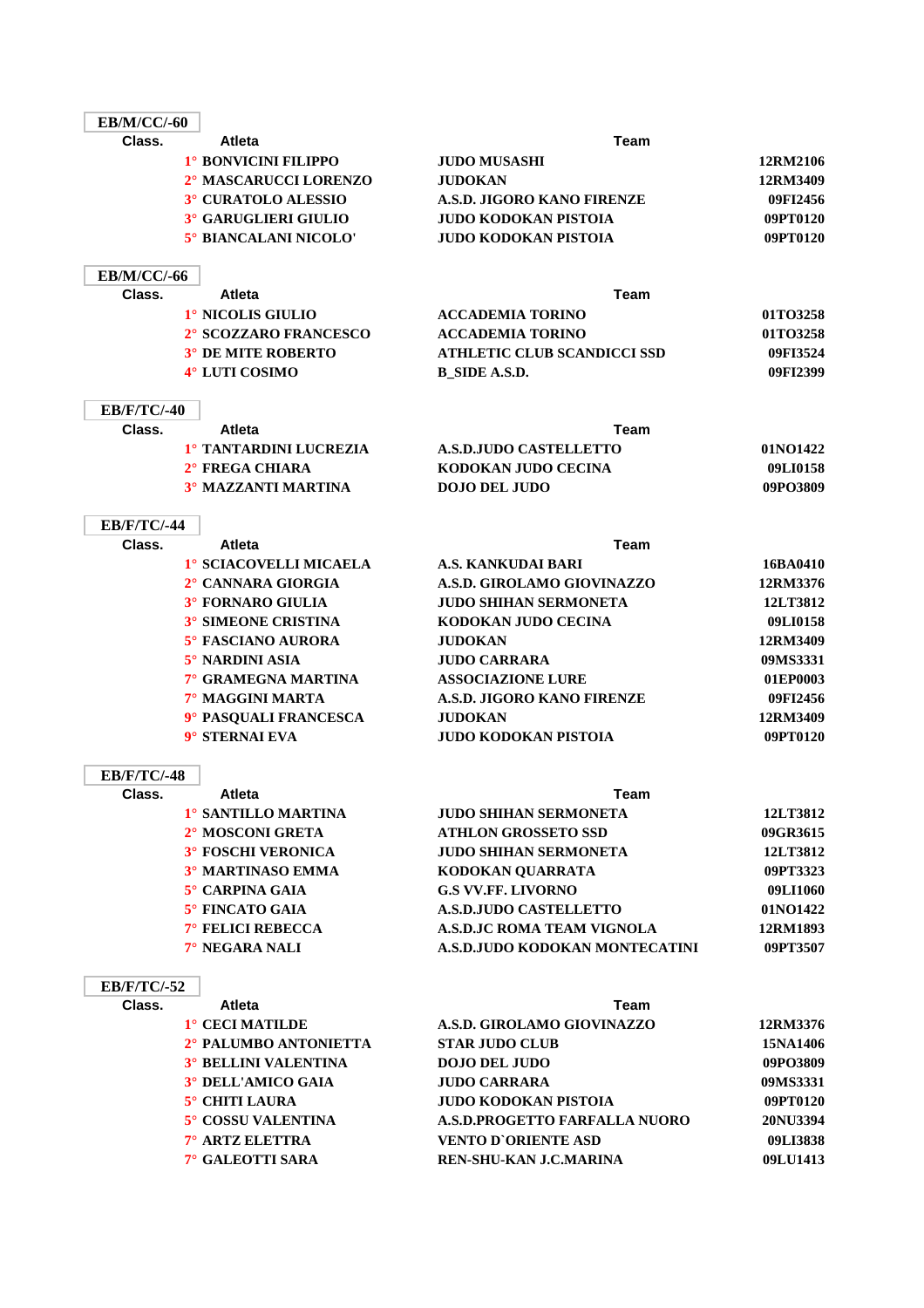| <b>EB/F/TC/-57</b> |                                   |                                      |          |
|--------------------|-----------------------------------|--------------------------------------|----------|
| Class.             | <b>Atleta</b>                     | Team                                 |          |
|                    | 1° FROSONI GIULIA                 | <b>A.S.D.CENTRO SCUOLE JUDO</b>      | 12RM2292 |
|                    | 2° MONTI LIVIA                    | <b>A.S.D. MIRIADE</b>                | 12RM2666 |
|                    | 3° CORBO SARA                     | <b>NIPPON CLUB POMEZIA</b>           | 12RM3247 |
|                    | <sup>3°</sup> DI CLEMENTE CAMILLA | <b>JUDO KODOKAN EMPOLI</b>           | 09FI0231 |
|                    | <b>5° BELLINI ALICE</b>           | <b>ASSOCIAZIONE LURE</b>             | 01EP0003 |
|                    | 5° JOUNI GIULIA                   | REN-SHU-KAN J.C.MARINA               | 09LU1413 |
|                    | 7° BURATTI AURORA                 | REN-SHU-KAN J.C.MARINA               | 09LU1413 |
|                    | 7° GIUSTI VIRGINIA                | <b>JUDO KODOKAN PISTOIA</b>          | 09PT0120 |
| <b>EB/F/TC/-63</b> |                                   |                                      |          |
| Class.             | <b>Atleta</b>                     | Team                                 |          |
|                    | 1° TAGLI CAROL                    | <b>A.S.D.SPORT CLUB ORBETELLO</b>    | 09GR0717 |
|                    | 2° VOLI VITTORIA                  | <b>ASD KDK KIAI</b>                  | 09LI3571 |
|                    | 3° ADORNO GIORGIA                 | <b>ASSOCIAZIONE LURE</b>             | 01EP0003 |
| <b>EB/F/TC/-70</b> |                                   |                                      |          |
| Class.             | <b>Atleta</b>                     | Team                                 |          |
|                    | <sup>1</sup> ° GIANNONE DOMITILIA | <b>P.G.F. LIBERTAS JUDO</b>          | 09FI0013 |
|                    | 2° VILLANI ALICE                  | <b>NIPPON CLUB POMEZIA</b>           | 10RM3247 |
|                    | <b>3° LOSEV ANNAMARIA</b>         | <b>P.G.F. LIBERTAS JUDO</b>          | 09FI0013 |
|                    | 4° FERRERO GIOIA                  | <b>JUDO MUSASHI</b>                  | 12RM2106 |
| <b>EB/M/CS/-40</b> |                                   |                                      |          |
| Class.             | <b>Atleta</b>                     | Team                                 |          |
|                    | 1° COLANERA KEVIN                 | NIPPON BU-DO GAVORRANO               | 09GR1435 |
|                    | 2° SPINA ALESSANDRO               | <b>A.S.D.CENTRO SCUOLE JUDO</b>      | 12RM2292 |
|                    | 3° MASSACESI YURI                 | <b>JUDO CLUB SAKURA OSIMO A.S.D.</b> | 11AN0063 |
|                    | 3° RUSSO ALESSANDRO               | <b>S.S.D. FAZI CLUB PESARO</b>       | 11PU0666 |
|                    | 5° MARABOTTO DAVIDE               | <b>A.S.D.CENTRO SCUOLE JUDO</b>      | 12RM2292 |
|                    | 5° SANI GIANO                     | A.S.D. CENTRO INCONTRI JUDO          | 09FI0230 |
|                    | 7° BONGINI ANGELO                 | <b>ASSJD JUDO PIOMBINO</b>           | 09LI0159 |
|                    | 7° CARIATO EDOARDO                | <b>A.S.D.JUDO CASTELLETTO</b>        | 01NO1422 |
|                    | 9° CRESCENZI ALESSIO              | <b>A.S.D.CENTRO SCUOLE JUDO</b>      | 12RM2292 |
|                    | 9° GRAZZINI TOBIA                 | C.U.S. SIENA A.S.D.                  | 09SI0257 |
|                    | 9° LINTOZZI ANDREA                | A.S.D. GIROLAMO GIOVINAZZO           | 12RM3376 |
|                    | 9° PIRAS DANIELE                  | <b>A.S.D.CENTRO SCUOLE JUDO</b>      | 12RM2292 |
|                    | 9° RIZZACASA SIMONE               | <b>G.S VV.FF. LIVORNO</b>            | 09LI1060 |
|                    | 9° SOLLAI NICOLA                  | <b>ASD JUDO CLUB SAMURAI</b>         | 20CA0336 |
|                    | 9° VITALE MARCO                   | <b>A.S.D.CENTRO JUDO BRA</b>         | 01CN0216 |
|                    | 9° ZANETTI FILIPPO                | <b>A.S.D. JUDO CLUB SEGRATE</b>      | 03MI0728 |
|                    | 17° ALFANO VINCENZO               | A.S.D. CENTRO INCONTRI JUDO          | 09FI0230 |
|                    | 17° CIRENAICA ALESSANDRO          | <b>A.S.D.JUDO CASTELLETTO</b>        | 01NO1422 |
|                    | 17° LOSI ANDREA                   | <b>A.S.D. JUDO INCISA</b>            | 09FI2889 |
|                    | 17° MARINO FLAVIO                 | <b>A.S.D. MIRIADE</b>                | 12RM2666 |
|                    | 17° VANNINI ALESSANDRO            | A.S.D. CENTRO INCONTRI JUDO          | 09FI0230 |
|                    | 17° VITZIZZAI FEDERICO            | A.S.D.PROGETTO FARFALLA NUORO        | 20NU3394 |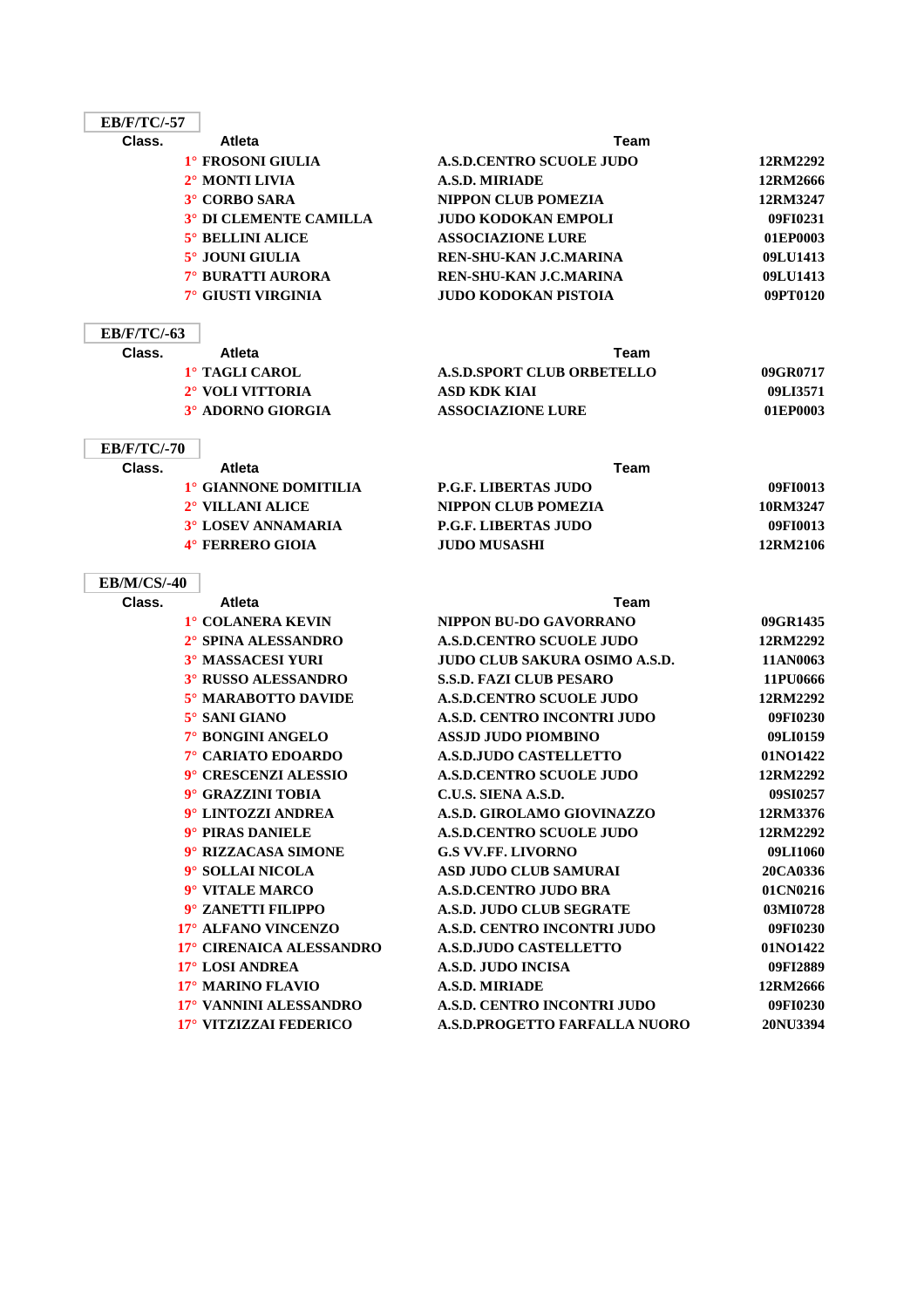| <b>EB/M/CS/-45</b> |                           |                                   |          |
|--------------------|---------------------------|-----------------------------------|----------|
| Class.             | <b>Atleta</b>             | Team                              |          |
|                    | 1° SANTORO GIUSEPPE       | <b>STAR JUDO CLUB</b>             | 15NA1406 |
|                    | 2° MISOAGA MANUEL         | A.S.D. GIROLAMO GIOVINAZZO        | 12RM3376 |
|                    | <b>3° PETRUZZI DAVIDE</b> | <b>JUDO TEAM JACOVAZZI</b>        | 16BA3642 |
|                    | 3° TOZZA ANTONIO          | <b>ACCADEMIA TORINO</b>           | 01TO3258 |
|                    | <b>5° LIPPI GHERARDO</b>  | <b>JUDO KODOKAN EMPOLI</b>        | 09FI0231 |
|                    | 5° ZULLI ALESSANDRO       | <b>JUDO MUSASHI</b>               | 12RM2106 |
|                    | 7° CAPERDONI FILIPPO      | JUDO CLUB KEN OTANI-MELEGNANO     | 03MI2133 |
|                    | 7° LAI SERAFINO           | <b>S.S.D.JUDO YANO MACOMER</b>    | 20NU2000 |
|                    | 9° CALVELLI ANTONIO       | A.S.D. CENTRO INCONTRI JUDO       | 09FI0230 |
|                    | 9° MANNO DAVIDE           | <b>A.S.D.CENTRO JUDO BRA</b>      | 01CN0216 |
|                    | 11° ANDREINI PIETRO       | <b>ASSJD JUDO PIOMBINO</b>        | 09LI0159 |
|                    | 11° ESPA LUCA             | <b>ASD JUDO CLUB SAMURAI</b>      | 20CA0336 |
|                    | 11° ESPOSITO FABRIZIO     | <b>STAR JUDO CLUB</b>             | 15NA1406 |
|                    | 11° MICHELI DANIELE       | <b>A.S.D.ICHNOS JUDO CAGLIARI</b> | 20CA3029 |
|                    | 11° PITZALIS MARCO        | <b>ASD JUDO CLUB SAMURAI</b>      | 20CA0336 |
|                    | 11° SPADOLINI ALESSANDRO  | <b>A.S.D.JC ROMA TEAM VIGNOLA</b> | 12RM1893 |
|                    | 11° SPINETTI ANDREA       | <b>ASSJD JUDO PIOMBINO</b>        | 09LI0159 |
|                    | 18° KHEIR DANIEL          | A.S.D.JUDO COKY'S CLUB CAPACI     | 19PA1098 |
|                    | 18° LEONCAVALLO GABRIELE  | <b>A.S.D.CENTRO SCUOLE JUDO</b>   | 12RM2292 |
|                    | 18° RAGOSTA CIRO          | <b>G.S.FIAMME ORO ROMA</b>        | 12RM0061 |
|                    | 18° SORELLI ALESSANDRO    | <b>JUDOKAN</b>                    | 12RM3409 |
|                    | 18° SOTTOCARAI FEDERICO   | <b>JUDO MUSASHI</b>               | 12RM2106 |
|                    | 18° VOLA FEDERICO         | <b>JUDO MUSASHI</b>               | 12RM2106 |

### **EB/M/CS/-50**

**Class. Atleta Team 1° TOZZA MATTEO 2° SIMONETTI VINCENZO 3° CALZOLARI MATTEO 3° LO PRESTI TOMMASO**  $5^\circ$  **AGIATO SIMONE 5° RESTI RICCARDO 7° GIOVANARDI LUCA 7° RANDAZZO VALERIO 9° BOUMASDOUR ANASS 9° DE PINO MICHELE 9° DE SIMONE DOMENICO 9°** SANGERMANO DARIO **13° GENOVESI LOTRENZO 13° PAZZAGLIA ANGELO 13° SALVADORI GABRIELE 13° SCRAMUZZA GIUSEPPE 17° ANASTASIA TOMMASO** 

| 1° TOZZA MATTEO              | <b>ACCADEMIA TORINO</b>              | 01TO3258 |
|------------------------------|--------------------------------------|----------|
| 2° SIMONETTI VINCENZO        | <b>A.S.D.CENTRO JUDO BRA</b>         | 01CN0216 |
| 3° CALZOLARI MATTEO          | B SIDE A.S.D.                        | 09FI2399 |
| 3° LO PRESTI TOMMASO         | A.S.D. CENTRO INCONTRI JUDO          | 09FI0230 |
| 5° AGIATO SIMONE             | <b>A.S.D. MIRIADE</b>                | 12RM2666 |
| <b>5° RESTI RICCARDO</b>     | <b>IZUMO SPORT A.S.D.</b>            | 09AR0325 |
| 7° GIOVANARDI LUCA           | <b>JUDO CLUB KEN OTANI-MELEGNANO</b> | 03MI2133 |
| 7° RANDAZZO VALERIO          | A.S.D.JUDO COKY'S CLUB CAPACI        | 19PA1098 |
| 9° BOUMASDOUR ANASS          | <b>ASD JC DLF PONTASSIEVE</b>        | 09FI0703 |
| $9^\circ$ DE PINO MICHELE    | <b>A.S.D. MIRIADE</b>                | 12RM2666 |
| 9° DE SIMONE DOMENICO        | <b>C.S.BUSEN MARINO A.S.D.</b>       | 15NA0364 |
| 9° SANGERMANO DARIO          | <b>JUDO SHIHAN SERMONETA</b>         | 12LT3812 |
| <b>13° GENOVESI LOTRENZO</b> | REN-SHU-KAN J.C.MARINA               | 09LU1413 |
| 13° PAZZAGLIA ANGELO         | A.S.D. JUDO O.K. AREZZO              | 09AR0288 |
| 13° SALVADORI GABRIELE       | <b>JUDO ROSIGNANO</b>                | 09LI0194 |
| 13° SCRAMUZZA GIUSEPPE       | A.S.D.JUDO COKY'S CLUB CAPACI        | 19PA1098 |
| 17° ANASTASIA TOMMASO        | <b>G.S VV.FF. LIVORNO</b>            | 09LI1060 |
| $17^\circ$ FAGO              | <b>SPORTING CLUB ALBINIA</b>         | 09GR2829 |
| 17° PANCALDI GIOVANNI        | <b>JUDO HIDENOBU YANO A.S.D.</b>     | 08MO0948 |
|                              |                                      |          |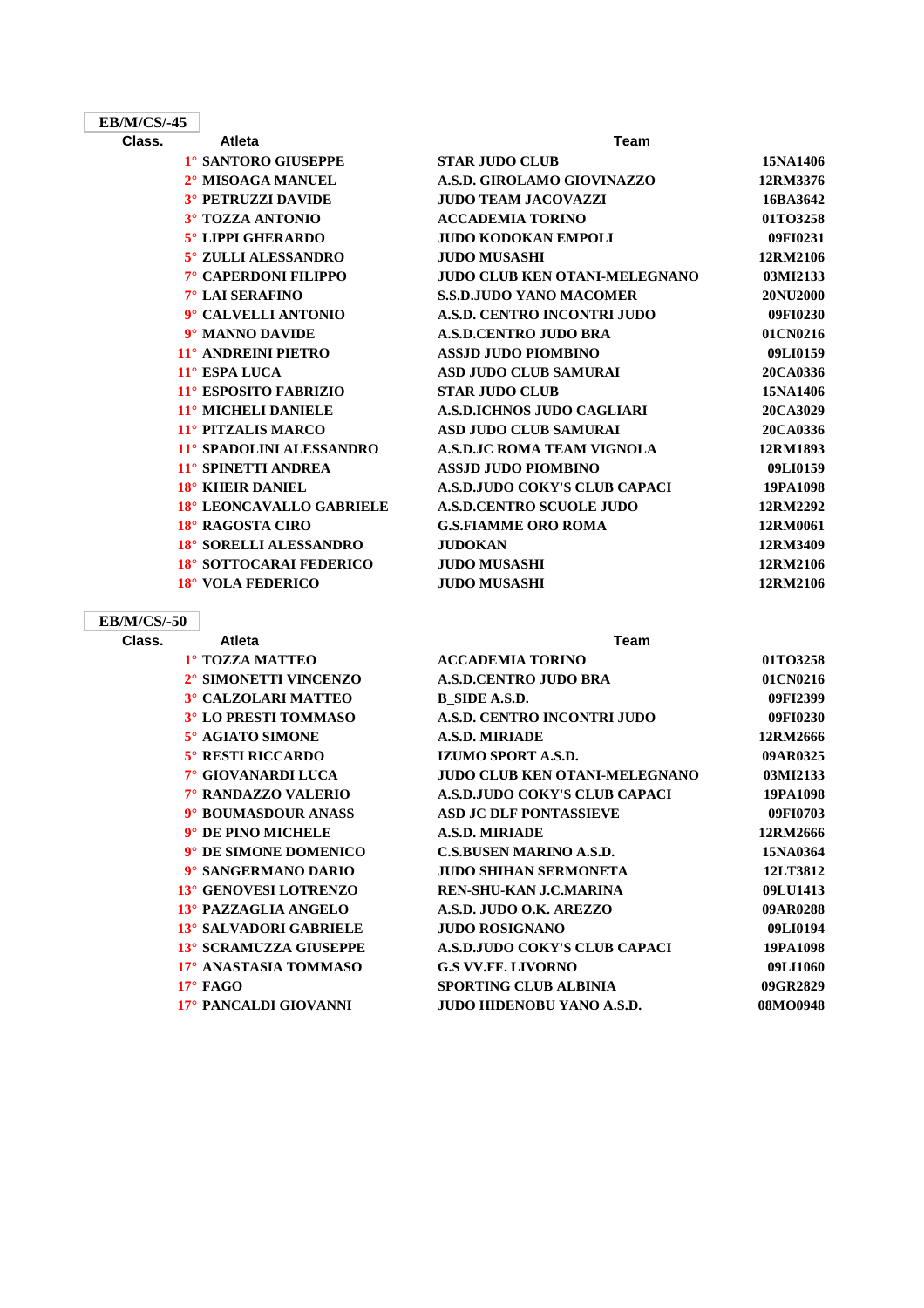| <b>EB/M/CS/-55</b> |                              |                                    |          |
|--------------------|------------------------------|------------------------------------|----------|
| Class.             | <b>Atleta</b>                | Team                               |          |
|                    | 1° SIGNORINI ENRICO          | IZUMO SPORT A.S.D.                 | 09AR0325 |
|                    | 2° ISONI ALESSIO             | A.S.D. GIROLAMO GIOVINAZZO         | 12RM3376 |
|                    | 3° MASTINU ALFONSO           | <b>S.S.D.JUDO YANO MACOMER</b>     | 20NU2000 |
|                    | <b>3º PANCALDI ALBERTO</b>   | <b>JUDO HIDENOBU YANO A.S.D.</b>   | 08MO0948 |
|                    | 5° LOMBARDI LUCA             | A.S.D. JUDO O.K. AREZZO            | 09AR0288 |
|                    | 5° MASSAI ANDREA             | <b>B_SIDE A.S.D.</b>               | 09FI2399 |
|                    | 7° CONCA DAVIDE              | <b>A.S.D.ICHNOS JUDO CAGLIARI</b>  | 20CA3029 |
|                    | 7° SPIGA DAVIDE              | <b>ASD JUDO CLUB SAMURAI</b>       | 20CA0336 |
|                    | 9° FERRETTI ELIA             | <b>S.S.D. FAZI CLUB PESARO</b>     | 11PU0666 |
|                    | 10° ANGELORO EMILIANO        | <b>JUDO MUSASHI</b>                | 12RM2106 |
|                    | 10° CONGIU ALESSIO           | <b>VENTO D'ORIENTE ASD</b>         | 09LI3838 |
|                    | 10° CUCCU ANDREA             | A.S.D. JUDO CLUB SEGRATE           | 03MI0728 |
|                    | 10° DI CHIO MATTIA           | <b>A.S.D.CENTRO SCUOLE JUDO</b>    | 12RM2292 |
|                    | 10° DI PAOLA LEONARDO        | <b>G.S VV.FF. LIVORNO</b>          | 09LI1060 |
|                    | 10° PAPARO SIMONE            | <b>A.S.D. CLUB 2001</b>            | 01TO1447 |
|                    |                              |                                    |          |
| <b>EB/M/CS/-60</b> |                              |                                    |          |
| Class.             | <b>Atleta</b>                | <b>Team</b>                        |          |
|                    | 1° FANELLI EDOARDO           | <b>A.S.D.JC ROMA TEAM VIGNOLA</b>  | 12RM1893 |
|                    | 2° CHIAPPINELLI DARIO        | KODOKAN QUARRATA                   | 09PT3323 |
|                    | <b>3° BOTTAINI FRANCESCO</b> | A.S.D.JUDO KODOKAN S.ANGELO        | 09FI0819 |
|                    | 3° MANNESCHI BETTAZZI ALESSA | A.S.D. JUDO INCISA                 | 09FI2889 |
|                    | 5° FORMAGLINI FRANCESCO      | <b>JUDO HIDENOBU YANO A.S.D.</b>   | 08MO0948 |
|                    | 5° GUERRI BERNARDO           | <b>A.S.D. JUDO INCISA</b>          | 09FI2889 |
|                    | 7° CIAMPI SIMONE             | <b>G.S VV.FF. LIVORNO</b>          | 09LI1060 |
|                    | 7° IMPARATO GIANMARIA        | <b>A.S.D.JUDO CASTELLETTO</b>      | 01NO1422 |
|                    | 9° BONANNI LORENZO           | <b>ATHLETIC CLUB SCANDICCI SSD</b> | 09FI3524 |
|                    | 9° PALOKA GABRIEL            | KODOKAN QUARRATA                   | 09PT3323 |
|                    | 9° TRIVISONNI LEONARDO       | <b>ACCADEMIA TORINO</b>            | 01TO3258 |
| <b>EB/M/CS/-66</b> |                              |                                    |          |
| Class.             | <b>Atleta</b>                | <b>Team</b>                        |          |
|                    | 1° BASSO FRANCESCO           | <b>ACCADEMIA TORINO</b>            | 01TO3258 |
|                    | 2° NOSA BRIGHT               | <b>STAR JUDO CLUB</b>              | 15NA1406 |
|                    | 3° FACCIO PAOLO              | <b>A.S.D. CLUB 2001</b>            | 01TO1447 |
|                    | 3° NAGHI ALEX                | <b>S.S.D. FAZI CLUB PESARO</b>     | 11PU0666 |
|                    | 5° FATTERUSO GIUSEPPE        | <b>C.S.BUSEN MARINO A.S.D.</b>     | 15NA0364 |
|                    | 5° MICHELOTTI SIMONE         | <b>POL.COMUNALE RICCIONE</b>       | 08RN3678 |
|                    | 7° GORI PIETRO               | <b>P.G.F. LIBERTAS JUDO</b>        | 09FI0013 |
|                    | 7° MICHELETTI FEDERICO       | <b>ASD KDK KIAI</b>                | 09LI3571 |
|                    | 9° DE MASSIMI TOMMASO        | <b>A.S.D. MIRIADE</b>              | 12RM2666 |

### **EB/M/CS/-73**

| Class. | <b>Atleta</b>             | Team                       |          |
|--------|---------------------------|----------------------------|----------|
|        | <b>1° MANFRE FRANCECO</b> | KODOKAN JUDO CECINA        | 09LI0158 |
|        | 2° BERTI VALERIO          | A.S.D. GEESINK TEAM        | 08MO0156 |
|        | 3° TANGOCCI GIACOMO       | A.S.D. JIGORO KANO FIRENZE | 09FI2456 |

**9° SCALI FILIPPO JUDO MUSASHI 12RM2106 9° UGLIANO MICHELE C.S.BUSEN MARINO A.S.D. 15NA0364**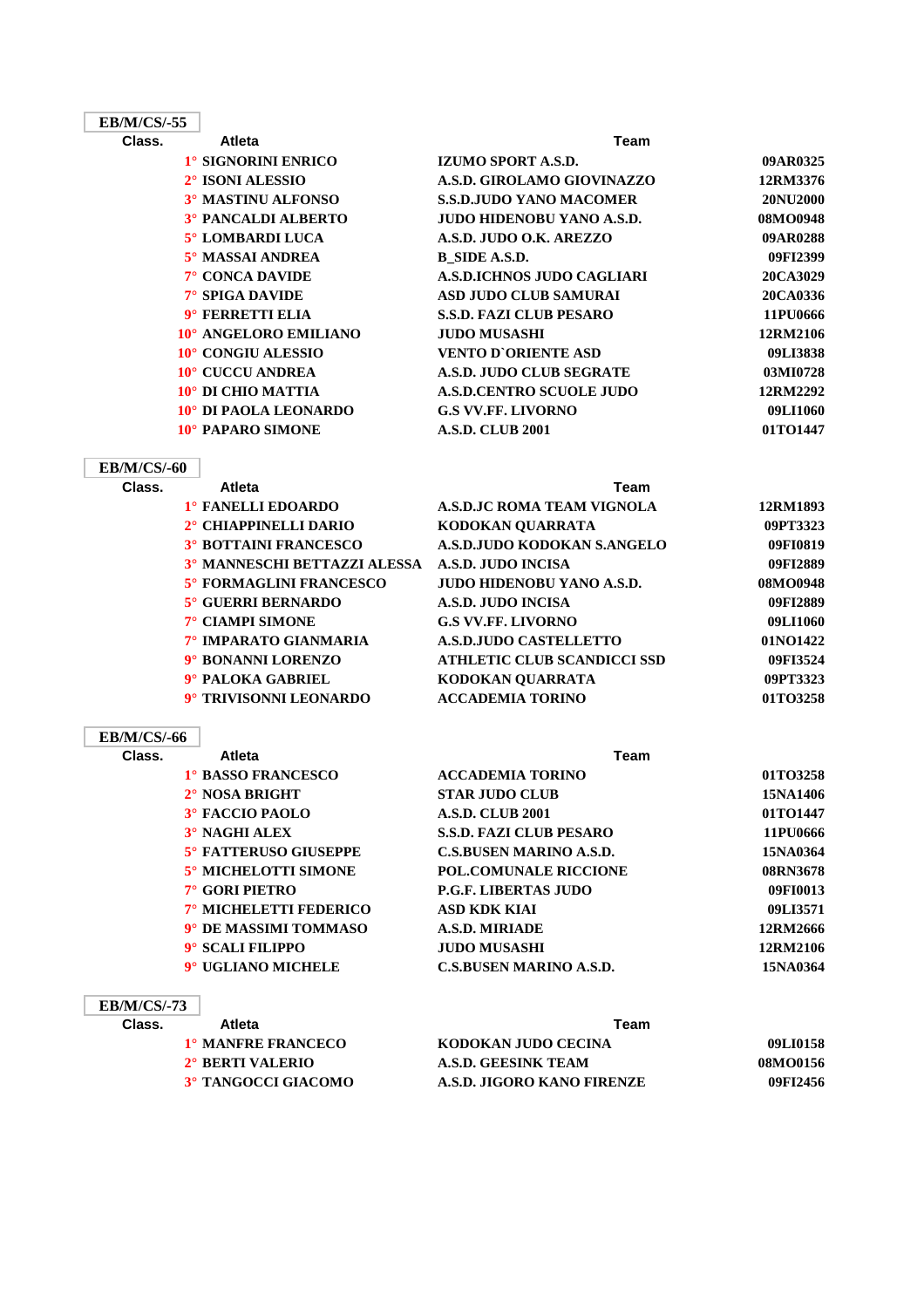| <b>EB/M/CS/+81</b> |                                                 |                                                     |                      |
|--------------------|-------------------------------------------------|-----------------------------------------------------|----------------------|
| Class.             | Atleta                                          | Team                                                |                      |
|                    | 1° RIVIERI FRANCESCO                            | <b>JUDO CARRARA</b>                                 | 09MS3331             |
|                    | 2° CUOMO PASQUALE                               | <b>A.S.D. ISCHIA JUDO</b>                           | 15NA3443             |
|                    | <b>3° BRUNO FRANCESCO</b>                       | <b>SPORTING CLUB ALBINIA</b>                        | 09GR2829             |
| <b>CA/M/CC/-46</b> |                                                 |                                                     |                      |
| Class.             | <b>Atleta</b>                                   | Team                                                |                      |
|                    | 1º MATTEUCCI LORENZO                            | A.S.D. JIGORO KANO FIRENZE                          | 09FI2456             |
|                    | 2° GIOVANNELLI MARCO                            | <b>ACCADEMIA PRATO A.S.D.</b>                       | 09PO3614             |
| CA/M/CC/-50        |                                                 |                                                     |                      |
| Class.             | <b>Atleta</b>                                   | Team                                                |                      |
|                    | 1° GIRARDI GIACOMO                              | <b>A.S.D.SPORT TEAM JUDO UDINE</b>                  | 06UD1674             |
|                    | 2° LEMMI ALESSIO                                | <b>G.S VV.FF. LIVORNO</b>                           | 09LI1060             |
|                    | 3° SABATINI TOMMASO                             | A.S.D.JUDO KODOKAN S.ANGELO                         | 09FI0819             |
|                    | 4° MURA CORRADO                                 | ASD JUDO CLUB SAMURAI                               | 20CA0336             |
| CA/M/CC/-55        |                                                 |                                                     |                      |
| Class.             | <b>Atleta</b>                                   | Team                                                |                      |
|                    | 1° FORCINITI MATTIA                             | A.S.D. JUDO O.K. AREZZO                             | 09AR0288             |
|                    | 2° SERNESI JACOPO                               | <b>B_SIDE A.S.D.</b>                                | 09FI2399             |
|                    | 3° CECCONI VALENTINO                            | <b>JUDO KODOKAN PISTOIA</b>                         | 09PT0120             |
| CA/M/CC/-60        |                                                 |                                                     |                      |
| Class.             | <b>Atleta</b>                                   | Team                                                |                      |
|                    | 1° REALE ANDREA                                 | A.S.D. GIROLAMO GIOVINAZZO                          | 12RM3376             |
|                    | 2° GIORDANO MARCO                               | <b>DOJO DEL JUDO</b>                                | 09PO3809             |
|                    | 3° PIRONE GIACOMO                               | <b>A.S.D. CLUB 2001</b>                             | 01TO1447             |
|                    | 4° IROLLO ANDREA                                | <b>JUDO KODOKAN PISTOIA</b>                         | 09PT0120             |
| CA/M/CC/-66        |                                                 |                                                     |                      |
| Class.             | <b>Atleta</b>                                   | Team                                                |                      |
|                    | 1° RICCHITELLI GIANLUCA                         | <b>A.S.D. JUDO CLUB SEGRATE</b>                     | 03MI0728             |
|                    | 2° SIDOTI RICCARDO                              | A.S.D.SPORT TEAM JUDO UDINE                         | 06UD1674             |
|                    | <b>3º MARRANCHELLI PIETRO</b>                   | <b>A.S.D. JUDO MITHOS PISA</b>                      | 09PI2273             |
|                    | <b>3° SALVINI DANIEL</b><br>5° GIOVIA FRANCESCO | <b>JUDO EUROPARADISE</b><br><b>A.S.JUDO INVORIO</b> | 12RM2888<br>01NO0513 |
|                    | <b>5° VACCA FRANCESCO</b>                       | <b>JUDO KODOKAN PISTOIA</b>                         | 09PT0120             |
|                    | 7° BUTI TOMMASO                                 | <b>ASD SHIN DO KAN</b>                              | 01EP0008             |
| CA/M/CC/-73        |                                                 |                                                     |                      |
| Class.             | <b>Atleta</b>                                   | <b>Team</b>                                         |                      |
|                    | 1° CILIBERTI MICHELANGELO                       | <b>REN-SHU-KAN J.C.MARINA</b>                       | 09LU1413             |
|                    | 2° BARONI PIETRO                                | <b>JUDO KODOKAN PISTOIA</b>                         | 09PT0120             |
|                    | <b>3° LANARI DANIELE</b>                        | <b>VENTO D'ORIENTE ASD</b>                          | 09LI3838             |
|                    | 3° LENZETTI SERGIO                              | <b>JUDO CARRARA</b>                                 | 09MS3331             |
|                    | 5° BURDI ANDREA                                 | A.S. "CENTRO JUDO SANKAKU"                          | 16BA0492             |
|                    | 5° MARRA ALESSANDRO                             | <b>JUDO KODOKAN PISTOIA</b>                         | 09PT0120             |
|                    | 7° BANI LEONARDO                                | A.S.D. JIGORO KANO FIRENZE                          | 09FI2456             |
| <b>CA/M/CC/-90</b> |                                                 |                                                     |                      |
| Class.             | <b>Atleta</b>                                   | Team                                                |                      |
|                    | 1° BECHINI MIRKO                                | <b>JUDO KODOKAN PISTOIA</b>                         | 09PT0120             |
|                    | 2° SORIANI ANDREA                               | A.S.D. SAN MAMOLO JUDO                              | 08BO1597             |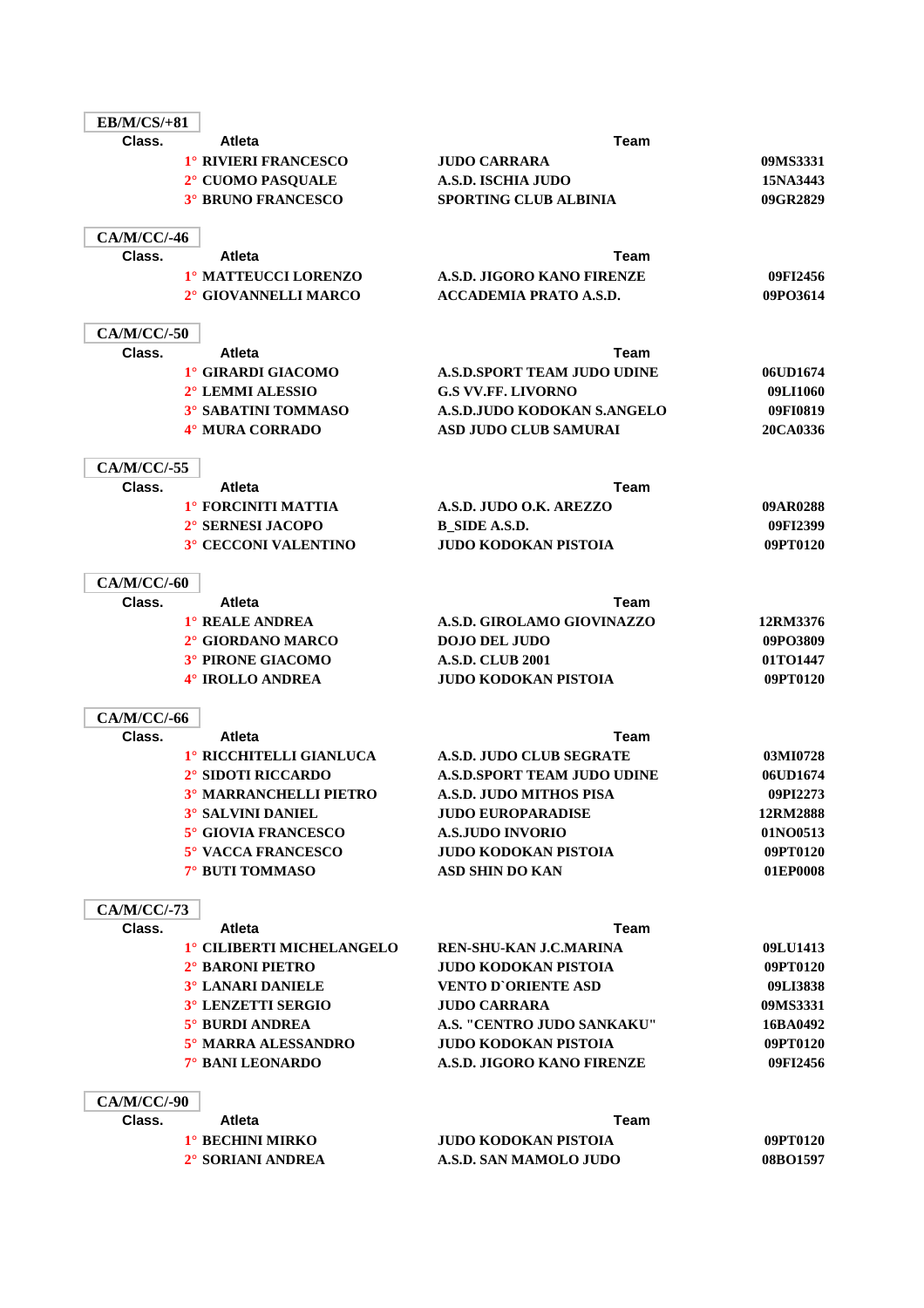| $CA/F/TC/ -44$ |                               |                         |                 |
|----------------|-------------------------------|-------------------------|-----------------|
| Class.         | <b>Atleta</b>                 | Team                    |                 |
|                | 1° URAS VALERIA               | A.S.D. JUDO CLUB CANINO | 12VT3622        |
|                | 2 <sup>°</sup> MARSILI AGNESE | REN-SHU-KAN J.C.MARINA  | 09LU1413        |
|                | <b>3° TURCINOVIC MARTINA</b>  | A.S.D. CST ISERNIA      | <b>14IS0630</b> |
|                | 4° GONNELLI GINEVRA           | A.S.D. JUDO INCISA      | 09FI2889        |
|                |                               |                         |                 |

### **CA/F/TC/-48**

| Class. | <b>Atleta</b>             | Team                           |          |  |
|--------|---------------------------|--------------------------------|----------|--|
|        | 1° PEDULLA' CECILIA       | <b>A.S.JUDO INVORIO</b>        | 01NO0513 |  |
|        | 2° GIARDINO GIORGIA       | <b>A.S.D.CENTRO JUDO BRA</b>   | 01CN0216 |  |
|        | 3° ALIA ALESSIA           | <b>A.S.D.JUDO AZZURRO</b>      | 01TO1988 |  |
|        | <b>3° APREA FABIANA</b>   | <b>C.S.BUSEN MARINO A.S.D.</b> | 15NA0364 |  |
|        | 5° POLLARA MARIA VINCENZA | A.S.D.JUDO COKY'S CLUB CAPACI  | 19PA1098 |  |
|        | 5° TENCACI CECILIA        | <b>POL.COMUNALE RICCIONE</b>   | 08RN3678 |  |
|        |                           |                                |          |  |

### **CA/F/TC/-52**

| Class. | Atleta                  | Team                               |          |
|--------|-------------------------|------------------------------------|----------|
|        | 1° PERNA KENIA          | <b>STAR JUDO CLUB</b>              | 15NA1406 |
|        | 2° SCOTTO ASSUNTA       | <b>C.S. MADDALONI</b>              | 15NA3562 |
|        | <b>3° BARBONI SOFIA</b> | <b>JUDO EUROPARADISE</b>           | 12RM2888 |
|        | 3° PAGANELLI CLAUDIA    | A.S.D. SAN MAMOLO JUDO             | 08BO1597 |
|        | $5^\circ$ GANI CLAUDIA  | KODOKAN JUDO CECINA                | 09LI0158 |
|        | 5° MERLI CAMILLA        | <b>SPORTING CLUB ALBINIA</b>       | 09GR2829 |
|        | 7° CHECCHI ANNA         | A.S.D. SAN MAMOLO JUDO             | 08BO1597 |
|        | 7° GIARDINO GIADA       | <b>A.S.D.CENTRO JUDO BRA</b>       | 01CN0216 |
|        | 9° SENESI GIADA         | A.S.D. TATAMI CLUB TOLENTINO       | 11MC2457 |
|        | 9° TRIZIO SOFIA         | A.S.D. SAN MAMOLO JUDO             | 08BO1597 |
|        | 9° VECCHIATO MICHELLE   | <b>A.S.D.JUDO CASTELLETTO</b>      | 01NO1422 |
|        | 12° GOLLINO ELEONORA    | <b>A.S.D.SPORT TEAM JUDO UDINE</b> | 06UD1674 |
|        | 12° GORI SECHI GIULIA   | <b>JUDO KODOKAN PISTOIA</b>        | 09PT0120 |
|        | 12° PELLINI IRENE       | A.S.D. GIROLAMO GIOVINAZZO         | 12RM3376 |
|        | 12° TASCIO ALICE        | A.S.D. JUDO CLUB CANINO            | 12VT3622 |

| Class. | <b>Atleta</b>              | Team                                 |          |
|--------|----------------------------|--------------------------------------|----------|
|        | 1° FUSCO GIOVANNA          | <b>STAR JUDO CLUB</b>                | 15NA1406 |
|        | $2^\circ$ FERRI FABIANA    | A.S.D. JUDO CLUB SEGRATE             | 03MI0728 |
|        | <b>3° CLERICI CHIARA</b>   | <b>JUDO CLUB CASTELLANZA</b>         | 03VA1450 |
|        | <b>3° GIANNUZZI ALICE</b>  | <b>JUDO CLUB KEN OTANI-MELEGNANO</b> | 03MI2133 |
|        | 5° GOLOSETTI ASIA          | A.S.D.SPORT TEAM JUDO UDINE          | 06UD1674 |
|        | 5° MOSCHILLO LETIZIA       | <b>A.S.D.CENTRO JUDO BRA</b>         | 01CN0216 |
|        | <b>7° LAZZOTTI REBECCA</b> | REN-SHU-KAN J.C.MARINA               | 09LU1413 |
|        | <b>7° MORISI VERONICA</b>  | <b>A.S.D.CENTRO SCUOLE JUDO</b>      | 12RM2292 |
|        | 9° FURLANI SARA            | <b>A.S.D.SPORT TEAM JUDO UDINE</b>   | 06UD1674 |
|        | 9° PAGLIA MARIA            | <b>JUDO EUROPARADISE</b>             | 12RM2888 |
|        | 9° VITERBO EMILY           | <b>C.S.BUSEN MARINO A.S.D.</b>       | 15NA0364 |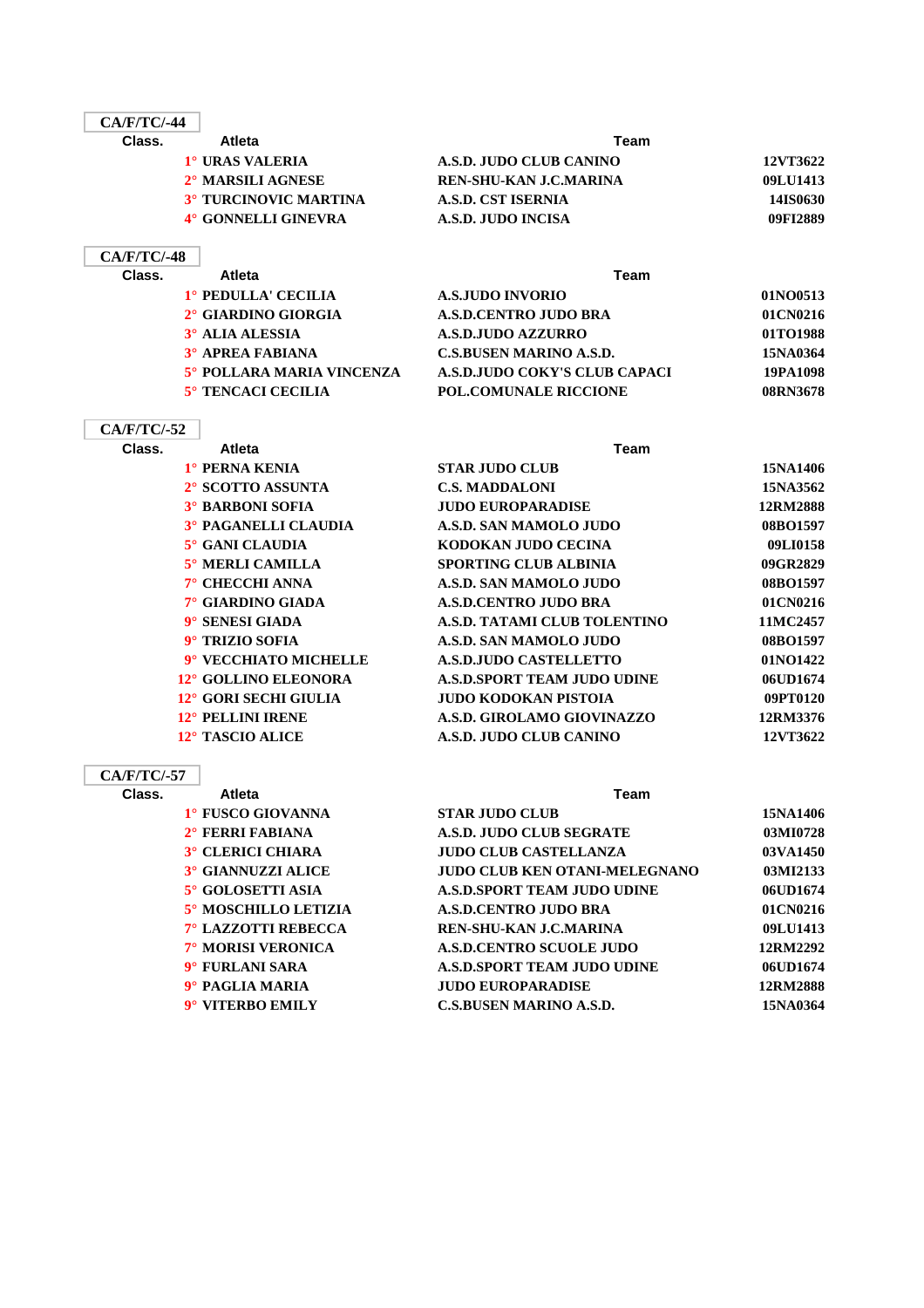| $CA/F/TC/-63$      |                             |                                      |          |
|--------------------|-----------------------------|--------------------------------------|----------|
| Class.             | <b>Atleta</b>               | <b>Team</b>                          |          |
|                    | 1° NEGRI GIULIA             | <b>A.S.JUDO INVORIO</b>              | 01NO0513 |
|                    | 2° TARCHI CAMILLA           | <b>JUDO ROSIGNANO</b>                | 09LI0194 |
|                    | <b>3° BERTOCCHI MARTINA</b> | <b>A.S.D.JUDO CASTELLETTO</b>        | 01NO1422 |
|                    | <b>3° LOMBARDI SARA</b>     | A.S.D. JUDO O.K. AREZZO              | 09AR0288 |
|                    | 5° CAPONE NOEMI             | B SIDE A.S.D.                        | 09FI2399 |
|                    | <b>5° FERRARI LAVINIA</b>   | <b>JUDO KODOKAN PISTOIA</b>          | 09PT0120 |
|                    | <b>7° LANINI MARTINA</b>    | A.S.D. JUDO VANZAGO                  | 03MI3079 |
|                    | 7° PALUMBO GIULIA           | C.U.S. SIENA A.S.D.                  | 09SI0257 |
| <b>CA/F/TC/-70</b> |                             |                                      |          |
| Class.             | <b>Atleta</b>               | <b>Team</b>                          |          |
|                    | 1° ESPOSITO MARTINA         | <b>STAR JUDO CLUB</b>                | 15NA1406 |
|                    | 2° MENGUCCI CAROLINA        | <b>JUDO CLUB SAKURA OSIMO A.S.D.</b> | 11AN0063 |
|                    | 3° CIANO LEILA              | <b>STAR JUDO CLUB</b>                | 15NA1406 |
|                    | <b>3° NOTTI MATILDE</b>     | <b>ACCADEMIA ALESSANDRIA</b>         | 01AL2985 |
|                    | 5° FIORITI FEDERICA         | <b>SAKURA JUDO PERUGIA</b>           | 01EP0004 |
|                    | 5° GIANFELICI ANNALISA      | <b>JUDO CLUB SAKURA OSIMO A.S.D.</b> | 11AN0063 |
|                    | 7° DI NENNO ELENA           | A.S.D.JUDO KODOKAN S.ANGELO          | 09FI0819 |
|                    | 7° FAGGIOLI LUCREZIA        | <b>JUDO KODOKAN EMPOLI</b>           | 09FI0231 |
|                    | 9° HEMISSI NOUR             | KYOTO JUDO KAI A.S.D.                | 05PD0187 |
|                    | 9° IANNARELLI GAIA          | <b>A.S.D. CST ISERNIA</b>            | 14IS0630 |
|                    | 11° PIANESE FEDERICA        | <b>STAR JUDO CLUB</b>                | 15NA1406 |
|                    | 11° SCHILLACI ILARIA        | A.S.D. GIROLAMO GIOVINAZZO           | 12RM3376 |
|                    |                             |                                      |          |

### **CA/F/TC/+70**

 $\overline{\phantom{a}}$ 

| Class. | Atleta                | Team                        |          |
|--------|-----------------------|-----------------------------|----------|
|        | 1° TAVANO ASYA        | A.S.D.SPORT TEAM JUDO UDINE | 06UD1674 |
|        | $2^\circ$ CALEO IRENE | <b>JUDO CARRARA</b>         | 09MS3331 |

## **CA/M/CS/-46**

| Class. | Atleta                    | Team                           |          |
|--------|---------------------------|--------------------------------|----------|
|        | 1° SIMONETTI PIETRO       | <b>A.S.D.CENTRO JUDO BRA</b>   | 01CN0216 |
|        | $2^\circ$ BELLU DAVIDE    | <b>S.S.D.JUDO YANO MACOMER</b> | 20NU2000 |
|        | <b>3° AGATI EDOARDO</b>   | <b>ACCADEMIA PRATO A.S.D.</b>  | 09PO3614 |
|        | 3° PONZINIBIO ALESSANDRO  | <b>A.S.D. GEESINK TEAM</b>     | 08MO0156 |
|        | 5° BELLUCCI LEONARDO      | JUDO KODOKAN GUBBIO A.S.D.     | 10PG2274 |
|        | <b>5° SPADINI MATTEO</b>  | <b>JUDO ROSIGNANO</b>          | 09LI0194 |
|        | 7° GIAMBONA ERASMO        | A.S.D.JUDO COKY'S CLUB CAPACI  | 19PA1098 |
|        | 7° LICCIARDELLO DANIELE   | <b>ACCADEMIA TORINO</b>        | 01TO3258 |
|        | 9° CREATINI DIEGO         | <b>ASD KDK KIAI</b>            | 09LI3571 |
|        | 10° ARANCIO FEBBO VALERIO | <b>A.S.D. MIRIADE</b>          | 12RM2666 |
|        | 10° MANETTI ALESSIO       | A.S.D. JUDO CLUB CANINO        | 12VT3622 |
|        | <b>10° PACINI ALBERTO</b> | ACCADEMIA PRATO A.S.D.         | 09PO3614 |
|        |                           |                                |          |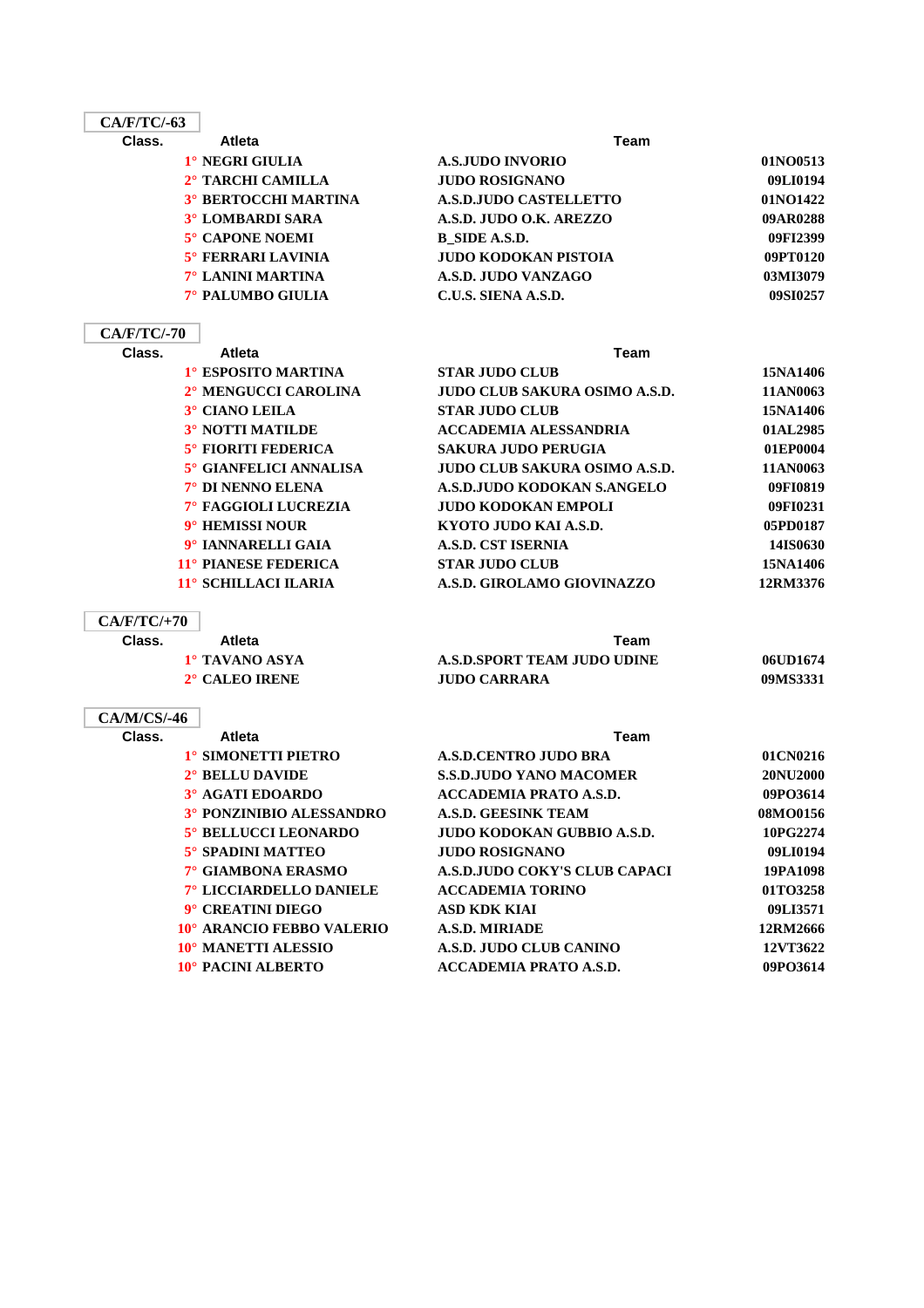### **CA/M/CS/-50**

| 21 N N N O O O O O |                               |                                    |          |
|--------------------|-------------------------------|------------------------------------|----------|
| Class.             | Atleta                        | Team                               |          |
|                    | 1° RUSSO ANTONIO              | <b>S.S.D. FAZI CLUB PESARO</b>     | 11PU0666 |
|                    | 2° STRUGARU NICOLAS           | <b>ACCADEMIA TORINO</b>            | 01TO3258 |
|                    | <b>3° CRESCENZI CRISTIAN</b>  | <b>A.S.D.CENTRO SCUOLE JUDO</b>    | 12RM2292 |
|                    | <b>3° FILIPPELLI GABRIELE</b> | <b>JUDO MUSASHI</b>                | 12RM2106 |
|                    | 5° GAIOPPA ALESSIO            | A.S.D. GIROLAMO GIOVINAZZO         | 12RM3376 |
|                    | 5° TERRANOVA ROCCO            | <b>A.S.D. ISCHIA JUDO</b>          | 15NA3443 |
|                    | 7° FUSCO ANGELO               | <b>JUDO EUROPARADISE</b>           | 12RM2888 |
|                    | 7° PATERNO' JARI              | <b>A.S.D.SPORT TEAM JUDO UDINE</b> | 06UD1674 |
|                    | 9° IAMUNDO MATTEO             | A.S.D. JUDO VANZAGO                | 03MI3079 |
|                    | 10° PESSINA ANGELO ASSEN      | <b>JUDO CLUB CASTELLANZA</b>       | 03VA1450 |
|                    | 10° RESTUCCIA ANGELO          | <b>S.S.D.JUDO YANO MACOMER</b>     | 20NU2000 |
|                    |                               |                                    |          |

# **CA/M/CS/-55**

| 'M/CS/-55 |                             |                                  |
|-----------|-----------------------------|----------------------------------|
| Class.    | <b>Atleta</b>               | Team                             |
|           | 1° BOTTONE ANTONIO          | <b>STAR JUDO CLUB</b>            |
|           | 2° CATANI ALESSANDRO        | A.S.D. JUDO CLUB CANINO          |
|           | <b>3° DEL RE ALESSANDRO</b> | <b>A.S.JUDO INVORIO</b>          |
|           | <b>3° LADISA CHRISTIAN</b>  | A.S. "CENTRO JUDO SANKAKU        |
|           | 5° CARBONI LORENZO          | <b>A.S.D. MIRIADE</b>            |
|           | 5° TOSI LORENZO             | <b>JUDO KODOKAN EMPOLI</b>       |
|           | 7° MATTIOLI PIETRO          | A.S.D.C.ARCA                     |
|           | 7° STROESCU ERIC            | A.S.D. JUDO VANZAGO              |
|           | 9° BRAMINI EDOARDO          | A.S.D.JUDO KODOKAN S.ANGEI       |
|           | 9° MARCIARI LORENZO         | A.S.D. SAN MAMOLO JUDO           |
|           | 9° ZDZITOWIECKI BRUNON      | <b>SAKURA JUDO PERUGIA</b>       |
|           | 12° BEVILACQUA MATTEO       | A.S.D. JUDO CLUB SEGRATE         |
|           | 12° DEGL'INNOCENTI LORENZO  | <b>IZUMO SPORT A.S.D.</b>        |
|           | 12° ESPOSITO GIANLUCA       | <b>STAR JUDO CLUB</b>            |
|           | 12° RAGOSTA SALVATORE       | <b>G.S.FIAMME ORO ROMA</b>       |
|           | 12° TABARACCI MARCO         | <b>JUDO CARRARA</b>              |
|           | 17° CARRETTI ANDREA         | <b>B_SIDE A.S.D.</b>             |
|           | 17° FODERARO RICCARDO       | <b>A.S.D.CENTRO SCUOLE JUDO</b>  |
|           | 17° GROSSI GIACOMO          | <b>REN-SHU-KAN J.C.MARINA</b>    |
|           | 17° PELLICCIA DANIELE       | <b>A.S.D.JC ROMA TEAM VIGNOL</b> |
|           | 17° POMPEI ANDREA           | A.S.D. GIROLAMO GIOVINAZZO       |

**10° STAFFOLANI STEFANO 10° VITALE MICHELE** 

### **CA/M/CS/-60**

| 1º IACOMUCCI MATTIA        |
|----------------------------|
| 2° PROJETTI MATTIA         |
| 3° CONGIUSTA NICOLA        |
| <b>3° PANATA ALESSANDR</b> |
|                            |

- **3TA ALESSANDRO 5° BIANCO ANDREA 5° GIULIODORI NICOLA**  $7^\circ$  **BARTOLI JACOPO 7° LO GATTO FEDERICO 9° ANTONINI DAVIDE 9° TORTA MARCO 11° BERTINI TOMMASO 11° BIONDI TOMMASO**
- **11° ERRICHIELLO MATTIA 11° ESPOSITO MATTEO**

| 8.8.D. FAZI ULUB PESAKU         | 1 1 1 1 1 1 1 1 1 1 1 1 |
|---------------------------------|-------------------------|
| <b>ACCADEMIA TORINO</b>         | 01TO3258                |
| <b>A.S.D.CENTRO SCUOLE JUDO</b> | 12RM2292                |
| JUDO MUSASHI                    | 12RM2106                |
| A.S.D. GIROLAMO GIOVINAZZO      | 12RM3376                |
| A.S.D. ISCHIA JUDO              | 15NA3443                |
| <b>JUDO EUROPARADISE</b>        | 12RM2888                |
| A.S.D.SPORT TEAM JUDO UDINE     | 06UD1674                |
| A.S.D. JUDO VANZAGO             | 03MI3079                |
| <b>JUDO CLUB CASTELLANZA</b>    | 03VA1450                |
| <b>S.S.D.JUDO YANO MACOMER</b>  | 20NU2000                |
| JUDO CLUB SAKURA OSIMO A.S.D.   | 11AN0063                |
| <b>A.S.D.CENTRO JUDO BRA</b>    | 01CN0216                |
|                                 |                         |

| 1° BOTTONE ANTONIO           | <b>STAR JUDO CLUB</b>           | 15NA1406 |
|------------------------------|---------------------------------|----------|
| 2° CATANI ALESSANDRO         | <b>A.S.D. JUDO CLUB CANINO</b>  | 12VT3622 |
| <b>3° DEL RE ALESSANDRO</b>  | <b>A.S.JUDO INVORIO</b>         | 01NO0513 |
| <b>3° LADISA CHRISTIAN</b>   | A.S. "CENTRO JUDO SANKAKU"      | 16BA0492 |
| 5° CARBONI LORENZO           | <b>A.S.D. MIRIADE</b>           | 12RM2666 |
| 5° TOSI LORENZO              | <b>JUDO KODOKAN EMPOLI</b>      | 09FI0231 |
| 7° MATTIOLI PIETRO           | A.S.D.C.ARCA                    | 01EP0006 |
| 7° STROESCU ERIC             | A.S.D. JUDO VANZAGO             | 03MI3079 |
| 9° BRAMINI EDOARDO           | A.S.D.JUDO KODOKAN S.ANGELO     | 09FI0819 |
| 9° MARCIARI LORENZO          | A.S.D. SAN MAMOLO JUDO          | 08BO1597 |
| 9° ZDZITOWIECKI BRUNON       | <b>SAKURA JUDO PERUGIA</b>      | 01EP0004 |
| 12° BEVILACQUA MATTEO        | A.S.D. JUDO CLUB SEGRATE        | 03MI0728 |
| 12° DEGL'INNOCENTI LORENZO   | <b>IZUMO SPORT A.S.D.</b>       | 09AR0325 |
| 12° ESPOSITO GIANLUCA        | <b>STAR JUDO CLUB</b>           | 15NA1406 |
| 12° RAGOSTA SALVATORE        | <b>G.S.FIAMME ORO ROMA</b>      | 12RM0061 |
| 12° TABARACCI MARCO          | <b>JUDO CARRARA</b>             | 09MS3331 |
| 17° CARRETTI ANDREA          | B SIDE A.S.D.                   | 09FI2399 |
| 17° FODERARO RICCARDO        | <b>A.S.D.CENTRO SCUOLE JUDO</b> | 12RM2292 |
| 17° GROSSI GIACOMO           | <b>REN-SHU-KAN J.C.MARINA</b>   | 09LU1413 |
| <b>17° PELLICCIA DANIELE</b> | A.S.D.JC ROMA TEAM VIGNOLA      | 12RM1893 |
| 17° POMPEI ANDREA            | A.S.D. GIROLAMO GIOVINAZZO      | 12RM3376 |
|                              |                                 |          |

#### **Class. Atleta Team**

| S.S.D. FAZI CLUB PESARO       | 11PU0666 |
|-------------------------------|----------|
| JUDO CLUB SAKURA OSIMO A.S.D. | 11AN0063 |
| A.S.D. GEESINK TEAM           | 08MO0156 |
| <b>ACCADEMIA TORINO</b>       | 01TO3258 |
| <b>ACCADEMIA TORINO</b>       | 01TO3258 |
| JUDO CLUB SAKURA OSIMO A.S.D. | 11AN0063 |
| A.S.D.C.ARCA                  | 01EP0006 |
| A.S.D.SPORT TEAM JUDO UDINE   | 06UD1674 |
| A.S.D.KE.IGIN CLUB            | 12RM0176 |
| <b>A.S.D. CLUB 2001</b>       | 01TO1447 |
| REN-SHU-KAN LC.MARINA         | 09LU1413 |
| JUDO ROSIGNANO                | 09LI0194 |
| <b>A.S.D.JUDO AZZURRO</b>     | 01TO1988 |
| STAR JUDO CLUB                | 15NA1406 |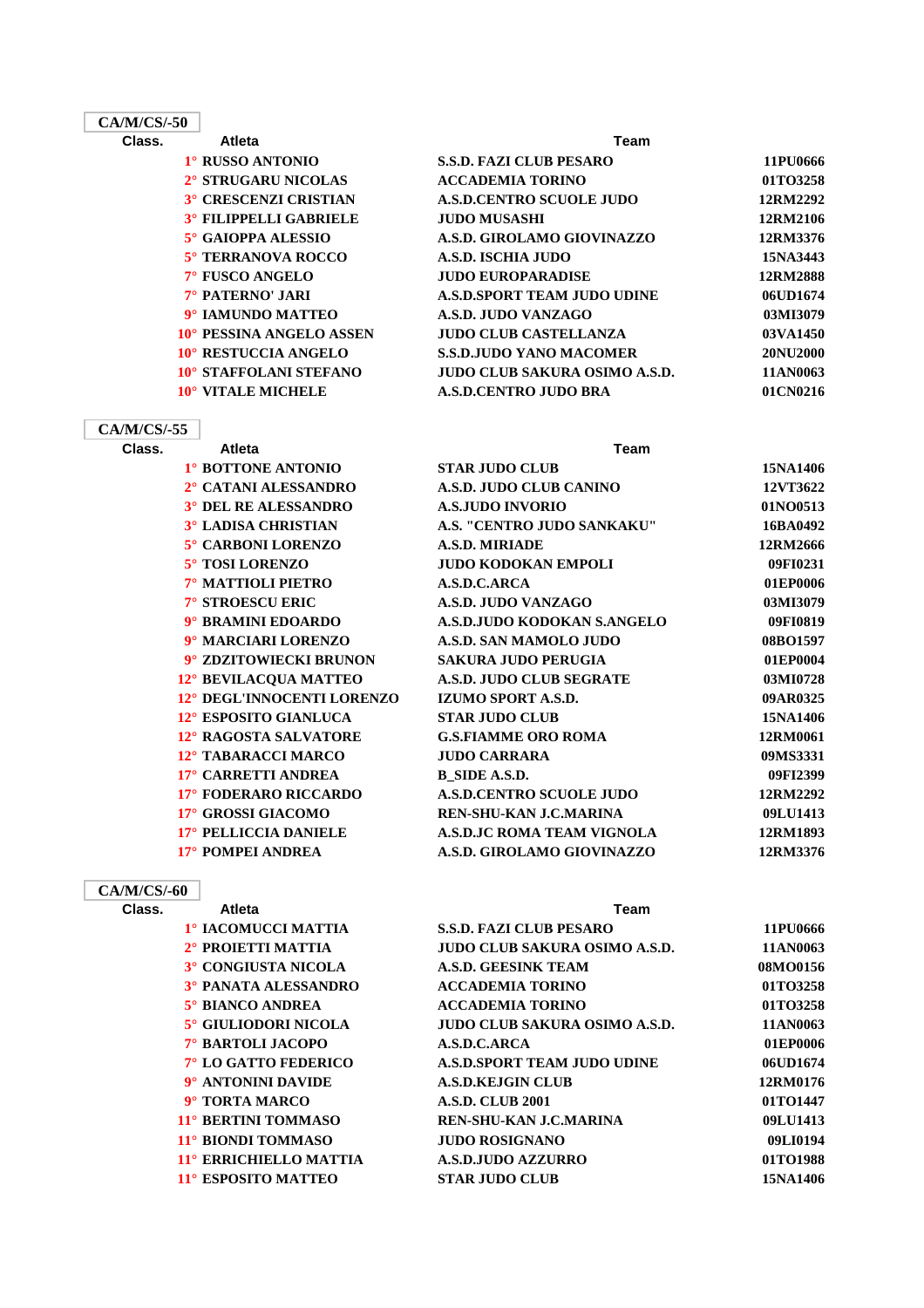| 11° GALLENI NICCOLO'         | REN-SHU-KAN J.C.MARINA               | 09LU1413 |
|------------------------------|--------------------------------------|----------|
| 11° MOTOLO MICHELE           | <b>STAR JUDO CLUB</b>                | 15NA1406 |
| 11° TREGHINI MAICOL          | A.S.D. JUDO O.K. AREZZO              | 09AR0288 |
| <b>18° BERTOZZI GABRIELE</b> | <b>JUDO ROSIGNANO</b>                | 09LI0194 |
| 18° CELOMMI ANDREA           | <b>A.S.D.KEJGIN CLUB</b>             | 12RM0176 |
| <b>18° CERASO FRANCESO</b>   | ACCADEMIA KODOKAN JUDO A.S.D.        | 08FC1890 |
| 18° DI STEFANO SAMUELE       | <b>B</b> SIDE A.S.D.                 | 09FI2399 |
| 18° FANTOZZI LEONARDO        | <b>VENTO D'ORIENTE ASD</b>           | 09LI3838 |
| 18° FAVAROTTA DAVIDE         | <b>A.S.D. GEESINK TEAM</b>           | 08MO0156 |
| 18° LOMBARDI EDOARDO         | A.S.D. SAN MAMOLO JUDO               | 08BO1597 |
| 18° LOMBARDI MAICHEL         | A.S.D. JUDO VANZAGO                  | 03MI3079 |
| 18° MANENTI TOMMASO          | <b>JUDO KODOKAN EMPOLI</b>           | 09FI0231 |
| 18° MASTROMATTEO SIMONE      | <b>ACCADEMIA TORINO</b>              | 01TO3258 |
| 18° MUCCI ANDREA             | <b>JUDO CLUB FORNACI ASD</b>         | 09LU0100 |
| 18° PAOLETTI FABIO           | A.S.D.JUDO KODOKAN S.ANGELO          | 09FI0819 |
| <b>18° QUARTIERI ALESSIO</b> | <b>A.S.D. GEESINK TEAM</b>           | 08MO0156 |
| 18° SALAROLI CARLO           | A.S.D. JUDO VANZAGO                  | 03MI3079 |
| <b>18° ZANGHI FRANCESCO</b>  | A.S.D. GIROLAMO GIOVINAZZO           | 12RM3376 |
| 33° COSTI ELIA               | <b>ASD KDK KIAI</b>                  | 09LI3571 |
| 33° GIOVANARDI MARCO         | <b>JUDO CLUB KEN OTANI-MELEGNANO</b> | 03MI2133 |
| 33° LUGARESI SIMONE          | ACCADEMIA KODOKAN JUDO A.S.D.        | 08FC1890 |
| <b>33° POSILLIPO MARCO</b>   | A.S.D. JUDO FUJIYAMA                 | 09LI3603 |
| 33° ROSSOMANDO BRUNO         | <b>C.S.BUSEN MARINO A.S.D.</b>       | 15NA0364 |
|                              |                                      |          |

## **CA/M/CS/-66**

| Class. | <b>Atleta</b>               | <b>Team</b>                          |          |
|--------|-----------------------------|--------------------------------------|----------|
|        | 1° ESPOSITO FRANCESCO       | <b>STAR JUDO CLUB</b>                | 15NA1406 |
|        | 2° ALFANO ANDREA            | <b>ACCADEMIA TORINO</b>              | 01TO3258 |
|        | 3° GRECO GIOELE             | <b>ACCADEMIA TORINO</b>              | 01TO3258 |
|        | 3° MEMO ELIA                | <b>ACCADEMIA TORINO</b>              | 01TO3258 |
|        | <b>5° BRUNORI FRANCESCO</b> | <b>SAKURA JUDO PERUGIA</b>           | 01EP0004 |
|        | 5° DI MAURO DAVIDE          | A.S.D. GIROLAMO GIOVINAZZO           | 12RM3376 |
|        | 7° BARUCCA LUCA             | <b>S.S.D. FAZI CLUB PESARO</b>       | 11PU0666 |
|        | 7° BOSCHI MARCO             | <b>B_SIDE A.S.D.</b>                 | 09FI2399 |
|        | 9° COLTELLA FILIPPO         | <b>A.S.D.KEJGIN CLUB</b>             | 12RM0176 |
|        | 9° FUSELLA DAVIDE           | <b>JUDO CLUB SAKURA OSIMO A.S.D.</b> | 11AN0063 |
|        | 9° GROSSO EDOARDO           | <b>A.S.D. MIRIADE</b>                | 12RM2666 |
|        | 12° BORIO ANGELO            | <b>C.U.S. PERUGIA</b>                | 10PG0345 |
|        | 12° DI STASO MATTIA         | A.S.D. JUDO VANZAGO                  | 03MI3079 |
|        | 12° TRASATTI LEON           | <b>JUDO GROSSETO A.S.D.</b>          | 09GR0702 |
|        | 12° VIVARELLI FABIO         | A.S.D.JUDO KODOKAN S.ANGELO          | 09FI0819 |
|        | 12° VIVARELLI MARCO         | A.S.D.JUDO KODOKAN S.ANGELO          | 09FI0819 |
|        | 17° ARCELLA GIULIO          | <b>A.S.D.JUDO AZZURRO</b>            | 01TO1988 |
|        | 17° BUONAVITA BRUK          | A.S.D. JUDO O.K. AREZZO              | 09AR0288 |
|        | 17° CAMERINI EDOARDO        | <b>ASD KDK KIAI</b>                  | 09LI3571 |
|        | 17° CARRANO CARMINE         | <b>NUOVO C.S. SAKAI</b>              | 15SA0576 |
|        | 17° CASAGLI DUCCIO          | <b>ASD JC DLF PONTASSIEVE</b>        | 09FI0703 |
|        | 17° CERRINI THOMAS          | <b>P.G.F. LIBERTAS JUDO</b>          | 09FI0013 |
|        | 17° DE SIMONE MICHELE       | A.S.D. GIROLAMO GIOVINAZZO           | 12RM3376 |
|        | 17° FRANCINI MARCO          | <b>REN-SHU-KAN J.C.MARINA</b>        | 09LU1413 |
|        | 17° GALVAGNO DANIELE        | <b>VENTO D'ORIENTE ASD</b>           | 09LI3838 |
|        | 17° GAMBERINI LORENZO       | <b>A.S.D. GEESINK TEAM</b>           | 08MO0156 |
|        | 17° ILLICE DARIO            | A.S.D. SAN MAMOLO JUDO               | 08BO1597 |
|        | 17° LAI LEONARDO            | A.S.D.C.ARCA                         | 01EP0006 |
|        | 17° MICELI CRISTIAN         | <b>JUDO EUROPARADISE</b>             | 12RM2888 |
|        | 17° SUAREZ MIGUEL OMAR      | <b>A.S.D. GEESINK TEAM</b>           | 08MO0156 |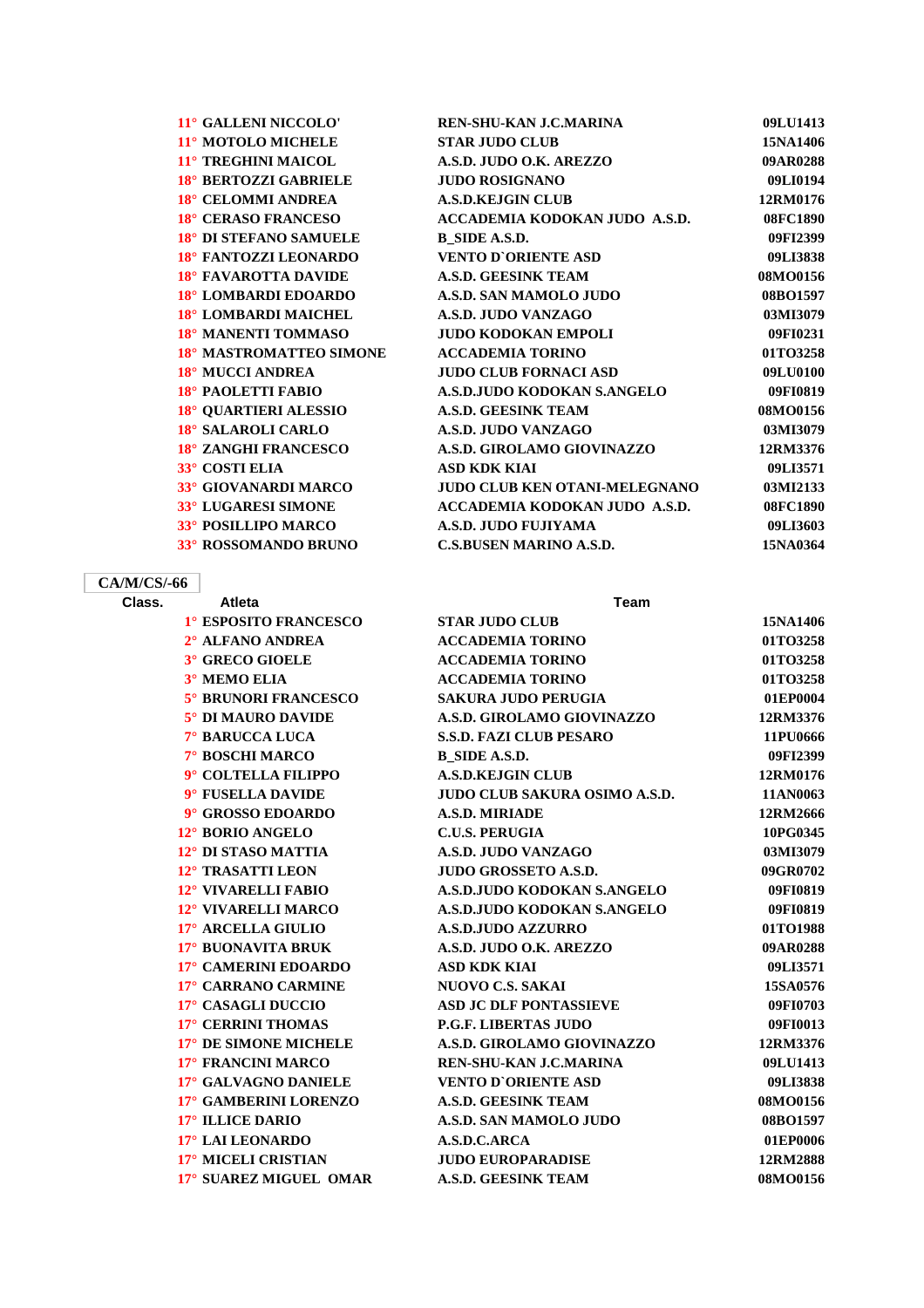| 17° TESTA FABIO          | A.S.D. GEESINK TEAM | 08MO0156 |
|--------------------------|---------------------|----------|
| 17° ZAPPONI ALESSIO      | JUDO CARRARA        | 09MS3331 |
| <b>OUT GRAVA LORENZO</b> | C.U.S. SIENA A.S.D. | 09SI0257 |

| CA/M/CS/-73 |                              |                                    |          |
|-------------|------------------------------|------------------------------------|----------|
| Class.      | <b>Atleta</b>                | Team                               |          |
|             | 1° ANGORI FRANCESCO          | A.S.D. JUDO CLUB CANINO            | 12VT3622 |
|             | $2^\circ$ PERNA KEVIN        | <b>STAR JUDO CLUB</b>              | 15NA1406 |
|             | <b>3° GIBERTINI FILIPPO</b>  | <b>A.S.D. GEESINK TEAM</b>         | 08MO0156 |
|             | <b>3º MARIGNANI GABRIELE</b> | A.S.D. JUDO O.K. AREZZO            | 09AR0288 |
|             | <b>5° PICONI RAFFAELE</b>    | <b>A.S.D.SPORT TEAM JUDO UDINE</b> | 06UD1674 |
|             | 5° TODOROV SANDRO            | A.S.D. JUDO MITHOS PISA            | 09PI2273 |
|             | 7° BERNI ALBERTO             | A.S.D. SAN MAMOLO JUDO             | 08BO1597 |
|             | 7° MARRAFFA SIMONE           | <b>S.S.D. FAZI CLUB PESARO</b>     | 11PU0666 |
|             | 9° COLOMBINI ALESSANDRO      | C.U.S. SIENA A.S.D.                | 09SI0257 |
|             | 9° DOMENICI OMAR             | <b>G.S VV.FF. LIVORNO</b>          | 09LI1060 |
|             | 9° PERRINI LEONARDO          | <b>ASD NARABI</b>                  | 12RM3548 |
|             | 12° ATERELLI MATTEO          | <b>JUDO KODOKAN EMPOLI</b>         | 09FI0231 |
|             | 12° DALL'OLMO EDOARDO        | A.S.D. SAN MAMOLO JUDO             | 08BO1597 |
|             | 12° DI MEGLIO SIMONE         | <b>A.S.D. ISCHIA JUDO</b>          | 15NA3443 |
|             | 12° GREGORIG LAPO            | <b>A.S.D. JUDO INCISA</b>          | 09FI2889 |
|             | 12° VANNUCCI KEVIN           | <b>NIPPON BU-DO FOLLONICA</b>      | 09GR0867 |
|             | 17° BERTINI NICCOLO'         | <b>ASD JC DLF PONTASSIEVE</b>      | 09FI0703 |
|             | 17° CERRETA CHRISTIAN        | <b>JUDO CARRARA</b>                | 09MS3331 |
|             | 17° CORRADINI ENRICO         | <b>JUDO SHIHAN SERMONETA</b>       | 12LT3812 |
|             | 17° FAGGIOLI COSIMO          | <b>JUDO KODOKAN EMPOLI</b>         | 09FI0231 |
|             | 17° FERRANTI SAMUELE         | <b>SAKURA JUDO PERUGIA</b>         | 01EP0004 |
|             | 17° FIOCCHI NICCOLO'         | <b>G.S VV.FF. LIVORNO</b>          | 09LI1060 |
|             |                              |                                    |          |

**CA/M/CS/-81 Class. Atleta Team 1° GALLINA MATTIA A.S.D. MIRIADE 12RM2666 2° BACCHETTA FILIPPO A.S.JUDO INVORIO 01NO0513 3° GULINELLO RUBEN A.S.D. GIROLAMO GIOVINAZZO 12RM3376 3° NOTARI EMILIANO JUDO EUROPARADISE 12RM2888 5° CORSI DAMIANO JUDO CLUB FORNACI ASD 09LU0100 5° SANTINI LORENZO KODOKAN JUDO CECINA 09LI0158 7° CELESTINI DANIELE ASD JC DLF PONTASSIEVE 09FI0703 7° PIREDDA FABIO A.S.D. CLUB 2001 01TO1447**

### **CA/M/CS/+90**

**JS/M/CC/-60**

| Class. | <b>Atleta</b>               | Team                   |          |
|--------|-----------------------------|------------------------|----------|
|        | 1° SARNELLI CIRO            | <b>C.S. MADDALONI</b>  | 15NA3562 |
|        | 2 <sup>°</sup> ROSSI MATTEO | NIPPON BU-DO GAVORRANO | 09GR1435 |
|        | <b>3° FONDELLI ANDREA</b>   | A.S.D. JUDO INCISA     | 09FI2889 |
|        | 4° COCCHI LORENZO           | A.S.D. JUDO INCISA     | 09FI2889 |

### **Class. Atleta Team**

| 1° CIAVILLI MAYCOL<br><b>ASD SHIN DO KAN</b>       | 01EP0008 |
|----------------------------------------------------|----------|
| 2° MINICUCCI PIERLUCA<br>A.S.D. ISCHIA JUDO        | 15NA3443 |
| 3° RINALDI LORENZO<br>ACCADEMIA PRATO A.S.D.       | 09PO3614 |
| 3° VIVOLI RUGGERO<br><b>ASD JC DLF PONTASSIEVE</b> | 09FI0703 |
| 5° GIURLANI LORENZO<br>JUDO KODOKAN PISTOIA        | 09PT0120 |
| 5° TOSI LEONARDO<br><b>ASD JC DLF PONTASSIEVE</b>  | 09FI0703 |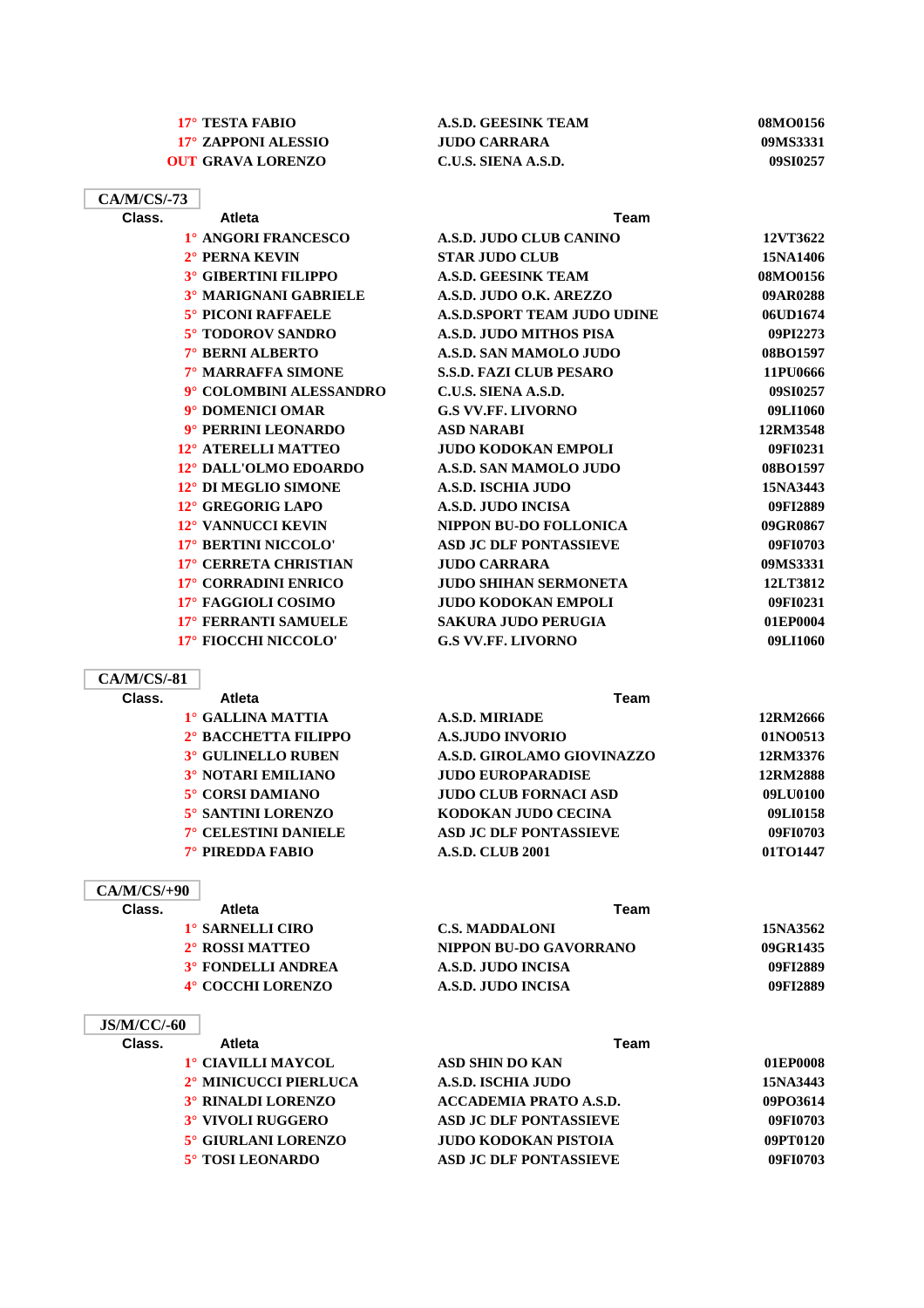| <b>JS/M/CC/-66</b>           |                                                 |                                    |          |
|------------------------------|-------------------------------------------------|------------------------------------|----------|
| Class.                       | <b>Atleta</b>                                   | Team                               |          |
|                              | 1° DIOP MAMADOU                                 | <b>ASD KDK KIAI</b>                | 09LI3571 |
|                              | 2° BONSANGUE ANDREA                             | <b>JUDO KODOKAN PISTOIA</b>        | 09PT0120 |
|                              | 3° AGOSTINETTO DARIO                            | A.S.D. JUDO CANTU                  | 03CO3271 |
|                              | <b>3° PICCIOLINI EDUARDO</b>                    | <b>SAKURA JUDO PERUGIA</b>         | 01EP0004 |
|                              | 5° ALTAVILLA ALESSANDRO                         | A.S.D.JUDO KODOKAN MONTECATINI     | 09PT3507 |
|                              | 5° GIORDANO EMILIANO CARMINE A.S.D. ISCHIA JUDO |                                    | 15NA3443 |
| <b>JS/M/CC/-73</b>           |                                                 |                                    |          |
| Class.                       | <b>Atleta</b>                                   | Team                               |          |
|                              | 1° MAZZONE ANDREA                               | <b>ATHLETIC CLUB SCANDICCI SSD</b> | 09FI3524 |
|                              | 2° CRISTINZIO ANGELO                            | <b>A.S.D. CST ISERNIA</b>          | 14IS0630 |
|                              | <b>3° GIUNTOLI STEFANO</b>                      | A.S.D.JUDO KODOKAN MONTECATINI     | 09PT3507 |
|                              | <b>3° LEONE ANDREA</b>                          | <b>ASD JC DLF PONTASSIEVE</b>      | 09FI0703 |
|                              | 5° VARRECCHIONE CARMINE                         | <b>A.S.D. CST ISERNIA</b>          | 14IS0630 |
| <b>JS/M/CC/-81</b>           |                                                 |                                    |          |
| Class.                       | <b>Atleta</b>                                   | <b>Team</b>                        |          |
|                              | 1° FAYE ALY                                     | <b>A.S.D.JUDO AZZURRO</b>          | 01TO1988 |
|                              | 2° INNOCENTI FRANCESCO                          | <b>ASD JC DLF PONTASSIEVE</b>      | 09FI0703 |
|                              | <b>3° FERRETTI MARCO</b>                        | <b>JUDO KODOKAN PISTOIA</b>        | 09PT0120 |
|                              | <b>3° ROSSI LEONARDO</b>                        | ASD KDK KIAI                       | 09LI3571 |
|                              | <b>5° BALDINI MATTEO</b>                        | <b>REN-SHU-KAN J.C.MARINA</b>      | 09LU1413 |
|                              |                                                 |                                    |          |
| <b>JS/M/CC/-90</b><br>Class. | <b>Atleta</b>                                   | Team                               |          |
|                              | <b>1º FANTAZZINI ERIC</b>                       | <b>G.S VV.FF. LIVORNO</b>          | 09LI1060 |
|                              | 2° MUNARI ALIGI                                 | KYOTO JUDO KAI A.S.D.              | 05PD0187 |
|                              | 3° DEGLI INNOCENTI LUCA                         | A.S.D.JUDO KODOKAN MONTECATINI     | 09PT3507 |
|                              |                                                 |                                    |          |
| $JS/M/CC/+100$               |                                                 |                                    |          |
| Class.                       | <b>Atleta</b>                                   | Team                               |          |
|                              | 1° ZANELLATI GIACOMO                            | <b>JUDO KODOKAN PISTOIA</b>        | 09PT0120 |
|                              | 2° D'AMBROSA ANDREA                             | C.U.S. SIENA A.S.D.                | 09SI0257 |
| <b>JU/M/BM/-60</b>           |                                                 |                                    |          |
| Class.                       | <b>Atleta</b>                                   | Team                               |          |
|                              | 1° IMPERATO GUGLIELMO                           | A.P. GYMNAGAR FUTURA               | 15NA1403 |
|                              | 2° BERETTONI ANDREA                             | <b>JUDO KODOKAN GUBBIO A.S.D.</b>  | 10PG2274 |
|                              | <b>3° CECCHETTO DAVIDE</b>                      | KYOTO JUDO KAI A.S.D.              | 05PD0187 |
|                              | <b>3° DI MARTINO FILIPPO</b>                    | A.S.D. JIGORO KANO FIRENZE         | 09FI2456 |
|                              | 5° MIGLIARINI VITTORIO                          | JUDO KODOKAN GUBBIO A.S.D.         | 10PG2274 |
|                              | <b>5° VITTORI GIUSEPPE</b>                      | <b>JUDO PRENESTE G. CASTELLO</b>   | 12RM1699 |
|                              | 7° LOMAZZO MICHELE                              | <b>JUDO CLUB LUIGI SICCO</b>       | 07SV1223 |
|                              | 7° PISTOIA ANTONELLO                            | <b>A.S.D.SANT'ORSO LE TERRAZZE</b> | 11PU1384 |
|                              | 9° MAIELLI MATTIA                               | ASD KDK KIAI                       | 09LI3571 |
|                              | 9° MANGIA LORENZO                               | <b>P.G.F. LIBERTAS JUDO</b>        | 09FI0013 |
|                              | 9° VALENZISI MICHAEL                            | <b>JUDO ROSIGNANO</b>              | 09LI0194 |
|                              | 12° ANGHIARI ANDREA                             | <b>B_SIDE A.S.D.</b>               | 09FI2399 |
|                              | 12° GALIBERTI GABRIEL                           | A.S.D.JUDO KODOKAN S.ANGELO        | 09FI0819 |
|                              | 12° GENOVESI EUGENIO                            | <b>ASD NARABI</b>                  | 12RM3548 |
|                              | 12° PORCARI DAVIDE                              | <b>A.S.D. CST ISERNIA</b>          | 14IS0630 |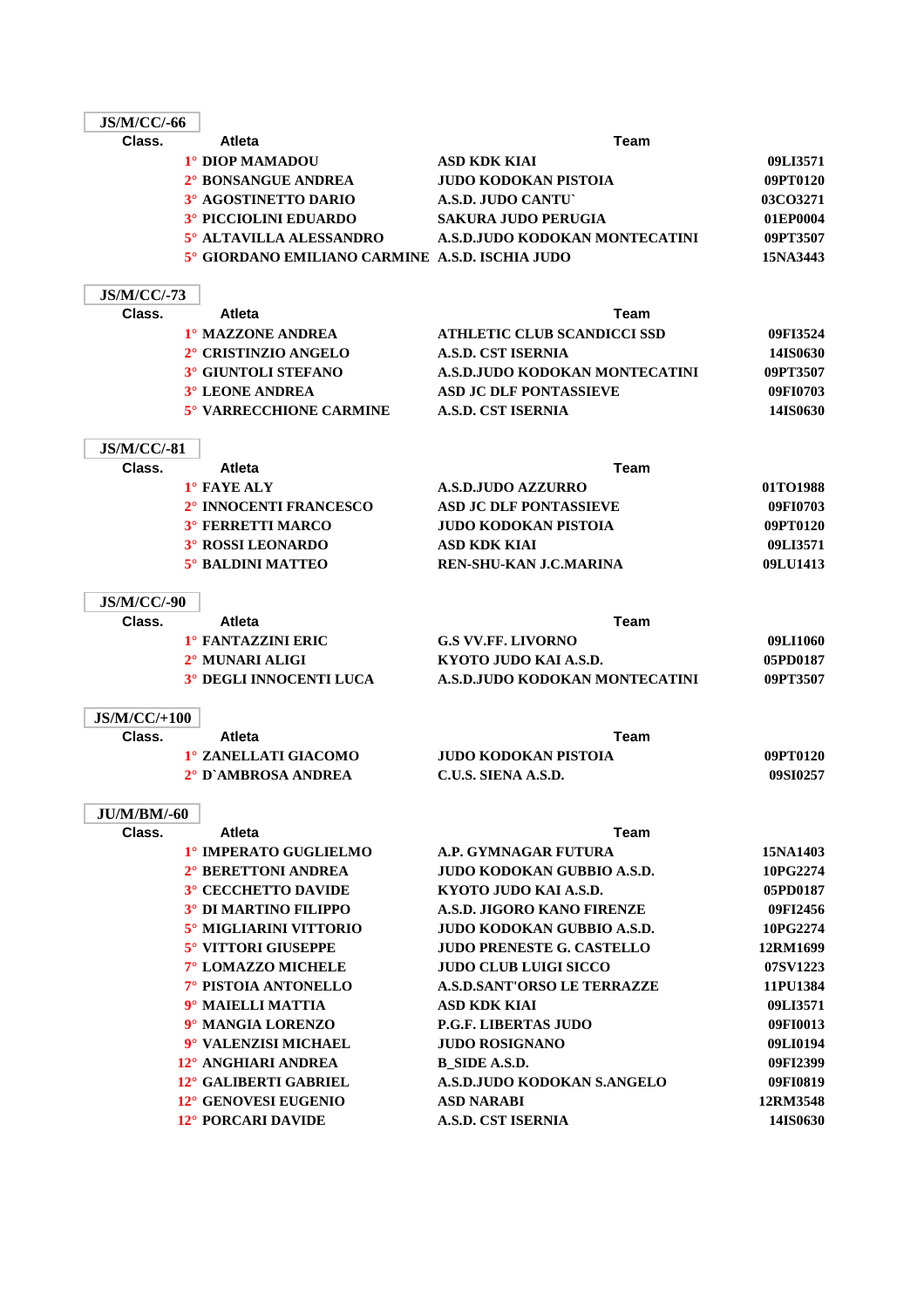### **JU/M/BM/-66**

| Class. | <b>Atleta</b>                     | <b>Team</b>                     |          |
|--------|-----------------------------------|---------------------------------|----------|
|        | <sup>1</sup> ° SANTICCHI GABRILE  | <b>A.S.D. JUDO CLUB SEGRATE</b> | 03MI0728 |
|        | 2° DEPALMA GIANVITO               | A.S. "CENTRO JUDO SANKAKU"      | 16BA0492 |
|        | <b>3° BUONCOMPAGNI ALESSANDRO</b> | A.S.D. JUDO O.K. AREZZO         | 09AR0288 |
|        | <b>3° RESTANTE ALESSANDRO</b>     | B SIDE A.S.D.                   | 09FI2399 |
|        | 5° PISTONI MATTEO                 | <b>A.S.D. GEESINK TEAM</b>      | 08MO0156 |
|        | 5° SOLIMENO FILIPPO               | <b>SPORTING CLUB ALBINIA</b>    | 09GR2829 |
|        | 7° BRUNI LORENZO                  | <b>SAKURA JUDO PERUGIA</b>      | 01EP0004 |
|        | 7° MACHERELLI GUIDO               | <b>P.G.F. LIBERTAS JUDO</b>     | 09FI0013 |
|        | 9° CONTI JACOPO                   | REN-SHU-KAN J.C.MARINA          | 09LU1413 |
|        | 9° VERRECCHIA BRUNO               | A.S.D. CST ISERNIA              | 14IS0630 |
|        | 11° BERNI DAVIDE                  | <b>JUDO UISP SCANDICCI</b>      | 01EP0001 |
|        | 11° BERTUCCELLI RICCARDO          | <b>JUDO CARRARA</b>             | 09MS3331 |
|        | 11° FILIPPONI ALESSANDRO          | <b>ASD SHIN DO KAN</b>          | 01EP0008 |
|        |                                   |                                 |          |

### **JU/M/BM/-73**

| Class. | <b>Atleta</b>               | Team                          |          |
|--------|-----------------------------|-------------------------------|----------|
|        | <sup>1</sup> ° MEONI DAVIDE | A.S.D. JUDO O.K. AREZZO       | 09AR0288 |
|        | 2° ROSINI LORENZO           | <b>P.G.F. LIBERTAS JUDO</b>   | 09FI0013 |
|        | 3° CONGIU ANTONIO           | A.S.D. TUSCIA JUDO            | 12VT2711 |
|        | <b>3° TOSI FRANCESCO</b>    | <b>JUDO KODOKAN EMPOLI</b>    | 09FI0231 |
|        | <b>5° CAPITANINI DAVIDE</b> | <b>REN-SHU-KAN J.C.MARINA</b> | 09LU1413 |
|        | 5° FONTANELLI TIZIANO       | A.S.D. JIGORO KANO FIRENZE    | 09FI2456 |
|        | 7° CANIPAROLI LORENZO       | REN-SHU-KAN J.C.MARINA        | 09LU1413 |
|        | 7° DI AMICO MARCO TIMUR     | A.S.D. CST ISERNIA            | 14IS0630 |
|        | 9° BABOCI KLESTI            | <b>DOJO DEL JUDO</b>          | 09PO3809 |
|        | 9° MARELLI ANDREA           | A.S.D. JUDO CANTU             | 03CO3271 |
|        | 11° GALVAN FABIO            | <b>DOJO DEL JUDO</b>          | 09PO3809 |

### **JU/M/BM/-81**

| Atleta                    | Team                         |          |
|---------------------------|------------------------------|----------|
| 1° BERGAMINI MARCO        | <b>G.S VV.FF. LIVORNO</b>    | 09LI1060 |
| 2° BUSCEMA SAMUELE        | <b>SEF MEDIOLANUM A.S.D.</b> | 03MI0015 |
| 3° D'ANGELO DANIELE       | REN-SHU-KAN J.C.MARINA       | 09LU1413 |
| <b>3° STEVEN RIZZO</b>    | <b>ACCADEMIA TORINO</b>      | 01TO3258 |
| 5° D'ALFONSO RICCARDO     | <b>JUDO CLUB FORNACI ASD</b> | 09LU0100 |
| <b>5° FANCHINI PIETRO</b> | <b>A.S.JUDO INVORIO</b>      | 01NO0513 |
|                           |                              |          |

#### **JU/M/BM/-90**

| Class. | <b>Atleta</b><br>Team     |                                      |          |
|--------|---------------------------|--------------------------------------|----------|
|        | 1º MARABINI GABRIELE      | NIPPON CLUB POMEZIA                  | 12RM3247 |
|        | 2° PRAGLIOLA FRANCESCO    | A.S.D. JUDO PASSE-PARTOUT TERNI      | 10TR1610 |
|        | <b>3° FERRANDO SIMONE</b> | <b>JUDO CLUB LUIGI SICCO</b>         | 07SV1223 |
|        | 3° REALI GIANLUCA         | <b>JUDO SPORT ABBASANTA</b>          | 20OR3028 |
|        | <b>5° TUROSSI DAVIDE</b>  | <b>JUDO CLUB KEN OTANI-MELEGNANO</b> | 03MI2133 |
|        | 5° VANNUCCI MATTEO        | A.S.D.JUDO KODOKAN S.ANGELO          | 09FI0819 |

### **JS/F/BM/-57**

| Class. | <b>Atleta</b>                 | Team                                 |          |
|--------|-------------------------------|--------------------------------------|----------|
|        | 1º MARTINASSO DILETTA         | <b>ACCADEMIA PRATO A.S.D.</b>        | 09PO3614 |
|        | $2^\circ$ CEDERNA MIRIAM      | JUDO KODOKAN GUBBIO A.S.D.           | 10PG2274 |
|        | <b>3° GIULIODORI LORENZA</b>  | <b>JUDO CLUB SAKURA OSIMO A.S.D.</b> | 11AN0063 |
|        | <b>3º MALINVERNO FEDERICA</b> | A.S.D. JUDO CLUB SEGRATE             | 03MI0728 |
|        | <b>5° BELLUOMINI MATILDE</b>  | <b>DOJO DEL JUDO</b>                 | 09PO3809 |
|        | $5^\circ$ FERRI MARTINA       | A.S.D. JUDO CLUB SEGRATE             | 03MI0728 |
|        |                               |                                      |          |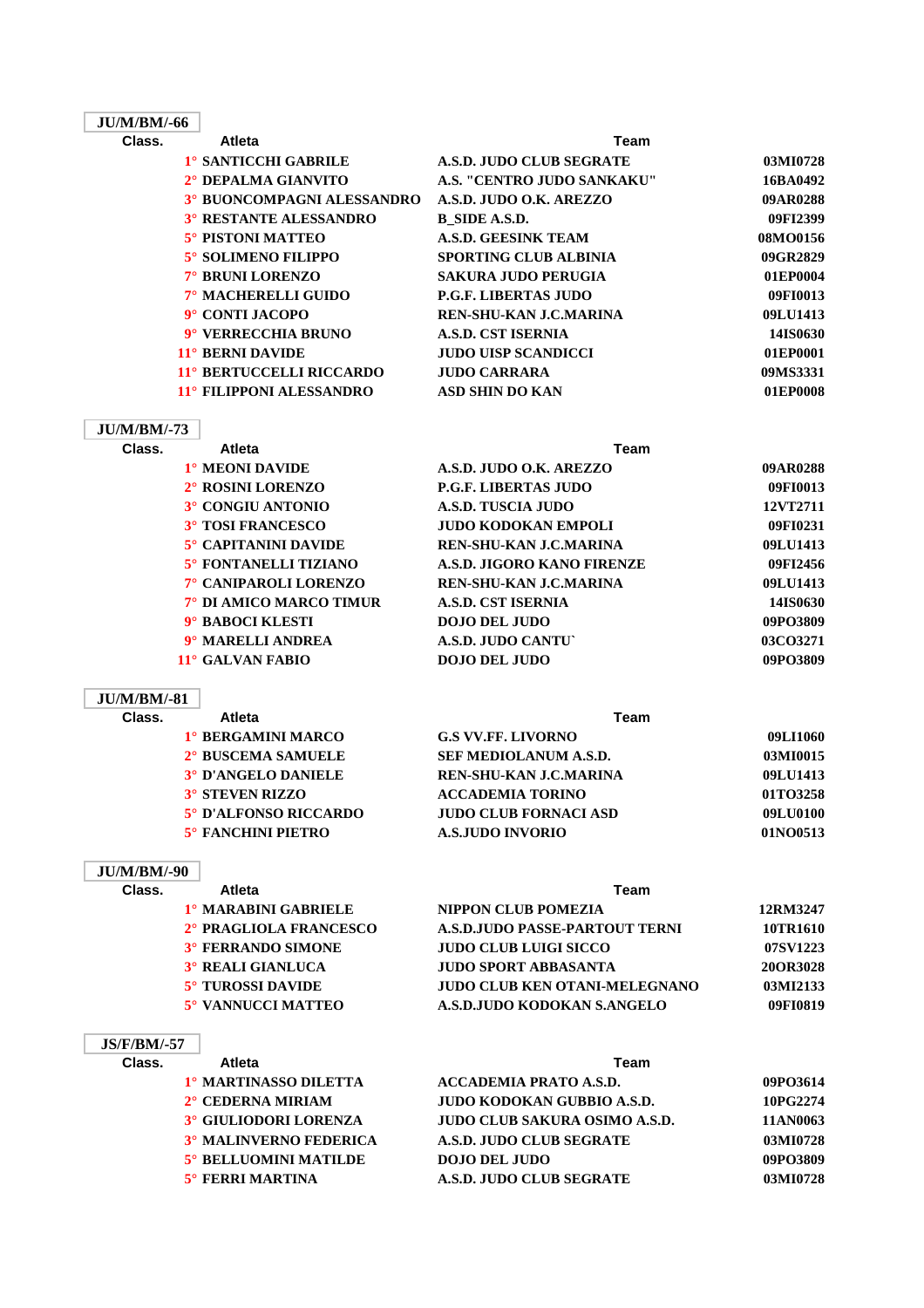|                     | 7° CIARAMELLA ASIA          | <b>A.S.D. GEESINK TEAM</b>           | 08MO0156 |
|---------------------|-----------------------------|--------------------------------------|----------|
|                     | 7° NERI VALENTINA           | <b>IZUMO SPORT A.S.D.</b>            | 09AR0325 |
|                     | 9° ZAMPERINI ALESSIA        | <b>S.S.D.JUDO KWAI AMIATINO</b>      | 09SI0525 |
|                     |                             |                                      |          |
| <b>JS/F/BM/-63</b>  |                             |                                      |          |
| Class.              | <b>Atleta</b>               | Team                                 |          |
|                     | 1° PALUMBO MARIANNA         | <b>STAR JUDO CLUB</b>                | 15NA1406 |
|                     | 2° FALZO VALENTINA          | <b>ASD KDK KIAI</b>                  | 09LI3571 |
|                     | 3° CLERICI MARTINA          | <b>JUDO CLUB CASTELLANZA</b>         | 03VA1450 |
|                     | <b>3° FULCERI VALENTINA</b> | <b>ASD KDK KIAI</b>                  | 09LI3571 |
|                     | 5° BIONDI EMMA              | A.S.D. JIGORO KANO FIRENZE           | 09FI2456 |
|                     |                             |                                      |          |
| <b>JS/F/BM/-70</b>  |                             |                                      |          |
| Class.              | <b>Atleta</b>               | Team                                 |          |
|                     | 1° VANIN VALERIA            | <b>ACCADEMIA ALESSANDRIA</b>         | 01AL2985 |
|                     | 2° BARBOLINI ERIKA          | <b>JUDO HIDENOBU YANO A.S.D.</b>     | 08MO0948 |
|                     | <b>3º MARRUCCI LISA</b>     | KODOKAN JUDO CECINA                  | 09LI0158 |
|                     | 3° PITTALUGA ANNA           | <b>VENTO D'ORIENTE ASD</b>           | 09LI3838 |
|                     | $5^\circ$ NARDI SARA        | <b>DOJO DEL JUDO</b>                 | 09PO3809 |
|                     |                             |                                      |          |
| <b>JS/F/BM/-78</b>  |                             |                                      |          |
| Class.              | <b>Atleta</b>               | Team                                 |          |
|                     | 1° BRACONI ELEONORA         | <b>JUDO CLUB SAKURA OSIMO A.S.D.</b> | 11AN0063 |
|                     |                             |                                      |          |
| <b>SE/M/BM/-81</b>  |                             |                                      |          |
| Class.              | <b>Atleta</b>               | Team                                 |          |
|                     | 1° BUONCOMPAGNI FEDERICO    | A.S.D. JUDO O.K. AREZZO              | 09AR0288 |
|                     | 2° CANTELLI MATTEO          | <b>JUDO HIDENOBU YANO A.S.D.</b>     | 08MO0948 |
|                     | 3° CONTI JACOPO             | <b>VENTO D'ORIENTE ASD</b>           | 09LI3838 |
|                     | 3° FALLICO COSIMO           | <b>JUDO BAGNO A RIPOLI</b>           | 09FI0700 |
|                     | 5° TANINI COSIMO            | <b>JUDO KODOKAN PISTOIA</b>          | 09PT0120 |
|                     | <b>6° BERIDZE REVAZ</b>     |                                      |          |
|                     |                             | <b>S.S.D. FAZI CLUB PESARO</b>       | 11PU0666 |
|                     | 6° LOFORESE GIORDANO        | <b>ASD NARABI</b>                    | 12RM3548 |
|                     | 6° ZAMPOGNA MARCO           | <b>A.S.D. CST ISERNIA</b>            | 14IS0630 |
|                     |                             |                                      |          |
| <b>SE/M/BM/+100</b> |                             |                                      |          |
| Class.              | <b>Atleta</b>               | Team                                 |          |
|                     | 1° D'ANCONA MARZIO          | <b>C.A.S.C.BANCA D'ITALIA ROMA</b>   | 12RM1437 |
|                     |                             |                                      |          |
| <b>JS/M/NE/-60</b>  |                             |                                      |          |
| Class.              | Atleta                      | Team                                 |          |
|                     | 1° PETROSINO MARIO          | <b>C.S.CARABINIERI ROMA</b>          | 12RM0084 |
|                     | 2° LACALAPRICE ALESSANDRO   | <b>ACCADEMIA TORINO</b>              | 01TO3258 |
|                     | 3° D'ANGELO BIAGIO          | <b>STAR JUDO CLUB</b>                | 15NA1406 |
|                     | 3° SCANDURRA GIACOMO        | <b>ASSJD JUDO PIOMBINO</b>           | 09LI0159 |
|                     | 5° IKONUWUSA OSAMIEDE       | <b>ACCADEMIA TORINO</b>              | 01TO3258 |
|                     | 5° VICHI MARCO              | <b>ASD JUDO BODY LIFE</b>            | 09GR3125 |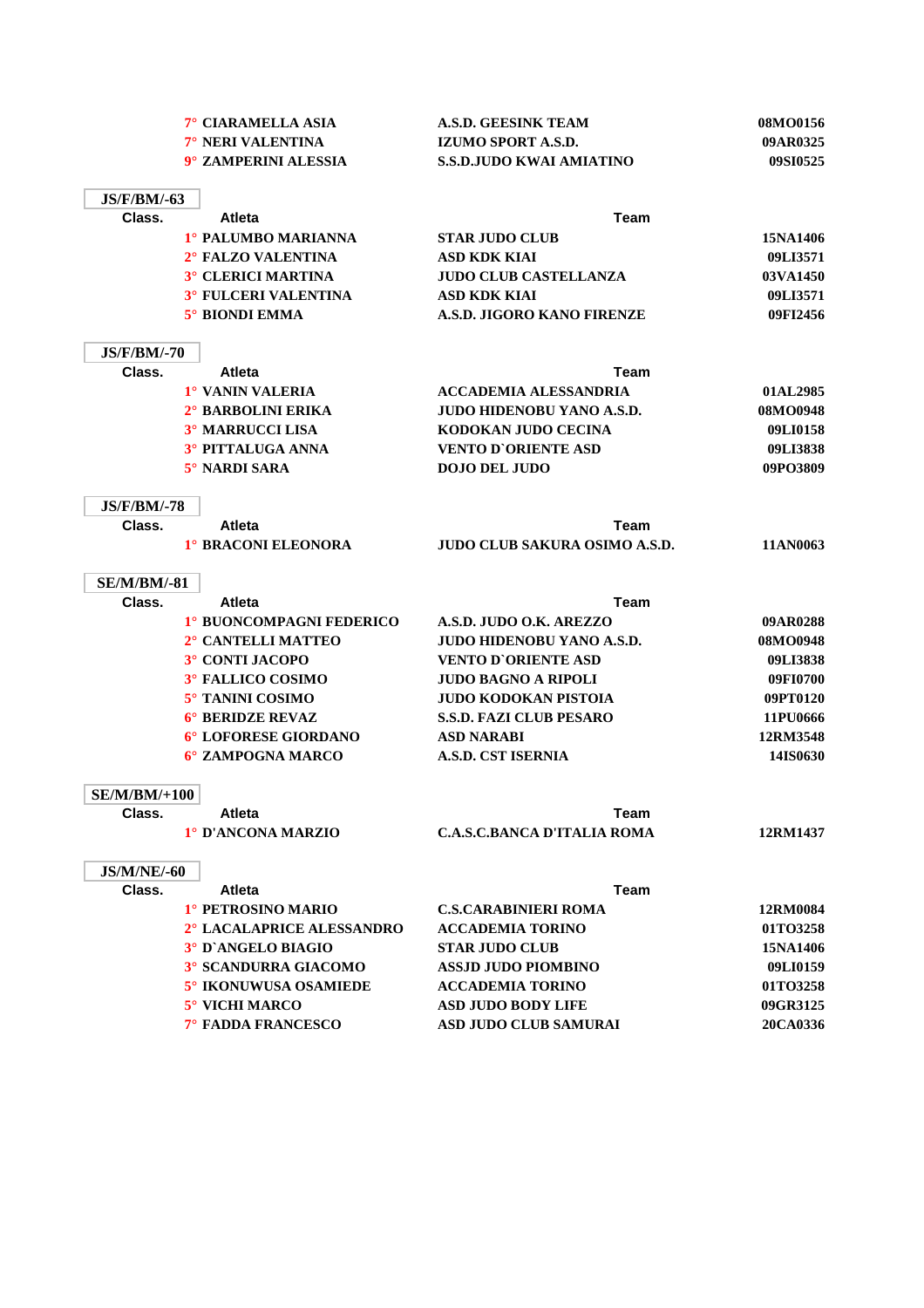| <b>JS/M/NE/-66</b>           |                             |                                      |          |
|------------------------------|-----------------------------|--------------------------------------|----------|
| Class.                       | <b>Atleta</b>               | Team                                 |          |
|                              | 1° BRUDETTI LUIGI           | <b>STAR JUDO CLUB</b>                | 15NA1406 |
|                              | 2° ANDRENELLI DANIELE       | JUDOKAN                              | 12RM3409 |
|                              | 3° CAGGIANO LUCA            | <b>C.S.CARABINIERI ROMA</b>          | 12RM0084 |
|                              | <b>3° PERUGINI MARCO</b>    | <b>JUDO GROSSETO A.S.D.</b>          | 09GR0702 |
|                              | <b>5° FRANZOSO GABRIELE</b> | POL. DIL. ROYAL CLUB 2000            | 16TA1679 |
|                              | 5° SCARSELLI FILIPPO        | A.S.D. JIGORO KANO FIRENZE           | 09FI2456 |
|                              | 7° COZZANI NICOLA           | <b>JUDO CARRARA</b>                  | 09MS3331 |
|                              | 7° SANIFILIPPO FABIO        | NIPPON BU-DO GAVORRANO               | 09GR1435 |
|                              | 9° GROSSO GIULIO            | <b>ACCADEMIA TORINO</b>              | 01TO3258 |
|                              | 10° DI RENZO MANNINO NICOLA | JUDO CLUB SAKURA OSIMO A.S.D.        | 11AN0063 |
|                              | 10° MATERA DAVID            | <b>P.G.F. LIBERTAS JUDO</b>          | 09FI0013 |
| <b>JS/M/NE/-73</b>           |                             |                                      |          |
| Class.                       | <b>Atleta</b>               | <b>Team</b>                          |          |
|                              | 1° CASAGLIA LEONARDO        | <b>C.S.CARABINIERI ROMA</b>          | 12RM0084 |
|                              | 2° PIRAS MATTTEO            | <b>C.S.CARABINIERI ROMA</b>          | 12RM0084 |
|                              | <b>3° SCANDURRA ALESSIO</b> | <b>ASSJD JUDO PIOMBINO</b>           | 09LI0159 |
|                              | <b>3° ZUCCHELLO ENRICO</b>  | <b>REN-SHU-KAN J.C.MARINA</b>        | 09LU1413 |
|                              | 5° ARRASCO ALEJANDRO        | <b>P.G.F. LIBERTAS JUDO</b>          | 09FI0013 |
|                              | 5° BARCHIELLI MARCO         | <b>B_SIDE A.S.D.</b>                 | 09FI2399 |
|                              | 7° GIANNONE SIMONE          | <b>A.S.D.JUDO AZZURRO</b>            | 01TO1988 |
| <b>JS/M/NE/-81</b>           |                             |                                      |          |
| Class.                       | <b>Atleta</b>               | Team                                 |          |
|                              | 1° PALUMBO GAETANO          | <b>STAR JUDO CLUB</b>                | 15NA1406 |
|                              | 2° MORETTI DAVIDE           | <b>JUDO CARRARA</b>                  | 09MS3331 |
|                              | 3° MALIRDER LORENZO         | <b>POLISPORTIVA UNIVERSO</b>         | 09PO3751 |
|                              | <b>4° SPANO FEDERICO</b>    | <b>ACCADEMIA TORINO</b>              | 01TO3258 |
|                              |                             |                                      |          |
| <b>JS/M/NE/-90</b><br>Class. | <b>Atleta</b>               | Team                                 |          |
|                              | 1º MARIGNANI FRANCESCO      | A.S.D. JUDO O.K. AREZZO              | 09AR0288 |
|                              |                             |                                      |          |
| <b>JS/M/NE/-100</b>          |                             |                                      |          |
| Class.                       | Atleta                      | <b>Team</b>                          |          |
|                              | 1º ARDIZIO LUCA             | <b>C.S.CARABINIERI ROMA</b>          | 12RM0084 |
|                              | $2^\circ$ RIVA MATTIA       | <b>ACCADEMIA TORINO</b>              | 01TO3258 |
|                              | <b>3° D'ANGELO FABIO</b>    | <b>REN-SHU-KAN J.C.MARINA</b>        | 09LU1413 |
|                              | <b>4° FATTORE FRANCESCO</b> | <b>A.S.D. CST ISERNIA</b>            | 14IS0630 |
|                              | 5° FARANO GIANPIERO         | <b>A.S.D. CST ISERNIA</b>            | 14IS0630 |
| <b>JS/F/NE/-52</b>           |                             |                                      |          |
| Class.                       | <b>Atleta</b>               | <b>Team</b>                          |          |
|                              | 1° GIORDA FRANCESCA         | <b>ACCADEMIA TORINO</b>              | 01TO3258 |
|                              | 2° DE LUIGI PATRIZIA        | <b>BUDO SEMMON GAKKO</b>             | 07GE0225 |
|                              | <b>3° BRAMINI ELEONORA</b>  | A.S.D.JUDO KODOKAN S.ANGELO          | 09FI0819 |
|                              | 4° PAPI VALERIA             | <b>ASD JUDO BODY LIFE</b>            | 09GR3125 |
| <b>JS/F/NE/-57</b>           |                             |                                      |          |
| Class.                       | <b>Atleta</b>               | Team                                 |          |
|                              | 1° CANTINI ANITA            | <b>ACCADEMIA PRATO A.S.D.</b>        | 09PO3614 |
|                              | 2° QUATTRINI PRISCILLA      | <b>JUDO CLUB SAKURA OSIMO A.S.D.</b> | 11AN0063 |
|                              | 3° DE SANTIS COSTANZA       | SPORTING CLUB ALBINIA                | 09GR2829 |